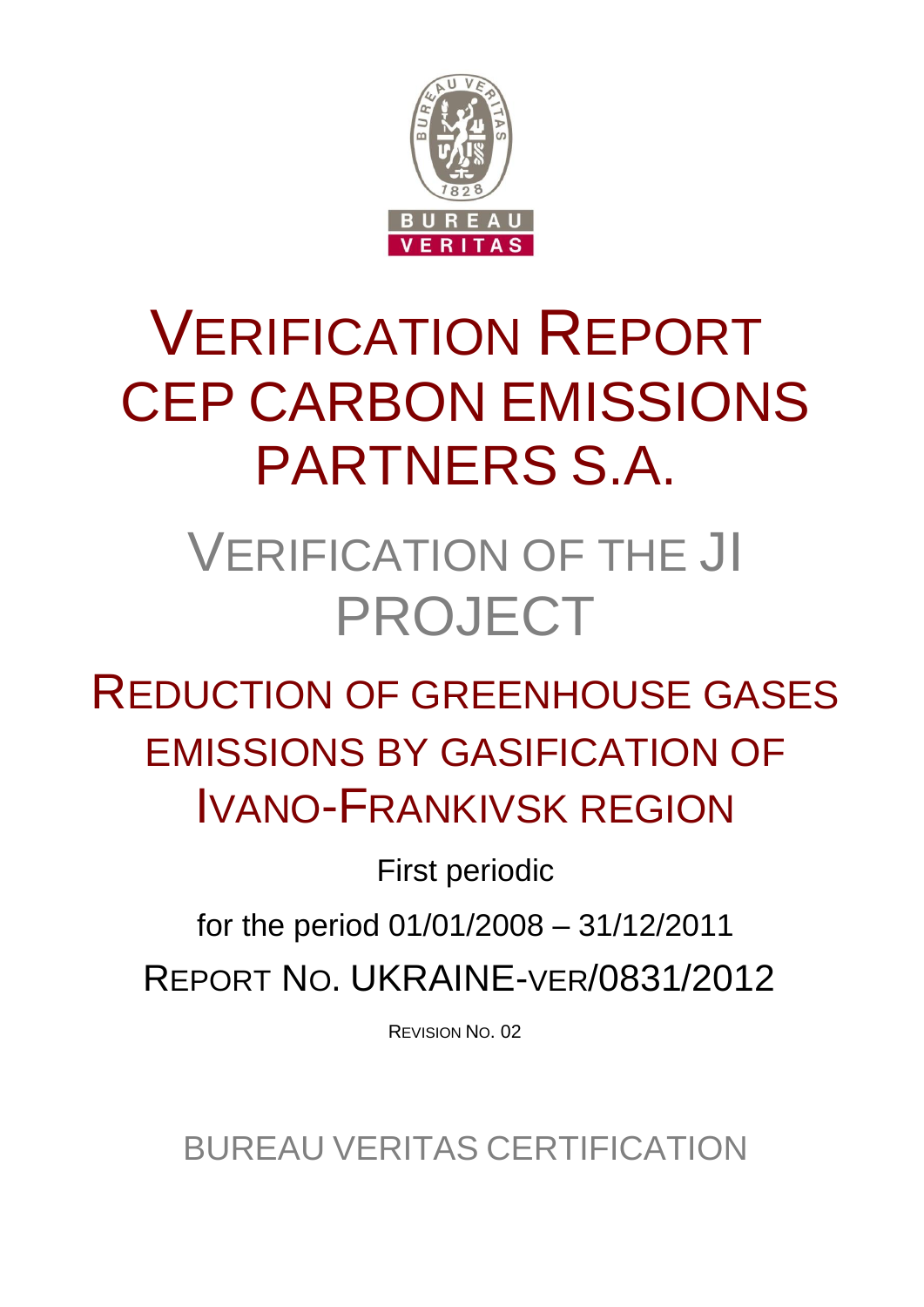

| Date of first issue:<br>03/12/2012                                                                                                                                                                   | Organizational unit:<br><b>Bureau Veritas Certification</b>                                                                                                                                                                                                                                                                                                                                                                                                                                                                                                                                                                                                                             |  |
|------------------------------------------------------------------------------------------------------------------------------------------------------------------------------------------------------|-----------------------------------------------------------------------------------------------------------------------------------------------------------------------------------------------------------------------------------------------------------------------------------------------------------------------------------------------------------------------------------------------------------------------------------------------------------------------------------------------------------------------------------------------------------------------------------------------------------------------------------------------------------------------------------------|--|
| Client:                                                                                                                                                                                              | <b>Holding SAS</b><br>Client ref.:                                                                                                                                                                                                                                                                                                                                                                                                                                                                                                                                                                                                                                                      |  |
| <b>CEP CARBON EMISSIONS</b><br>PARTNERS S.A.                                                                                                                                                         | <b>Fabian Knodel</b>                                                                                                                                                                                                                                                                                                                                                                                                                                                                                                                                                                                                                                                                    |  |
| Summary:                                                                                                                                                                                             |                                                                                                                                                                                                                                                                                                                                                                                                                                                                                                                                                                                                                                                                                         |  |
| JI Supervisory Committee, as well as the host country criteria.                                                                                                                                      | Bureau Veritas Certification has made the first periodic verification for the period from January 1, 2008 to<br>December 31, 2011 of the "Reduction of greenhouse gases emissions by gasification of Ivano-Frankivsk<br>region" project of CEP CARBON EMISSIONS PARTNERS S.A., located in Ivano-Frankivsk region, Ukraine,<br>and applying JI specific approach, on the basis of UNFCCC criteria for the JI, as well as criteria given to<br>provide for consistent project operations, monitoring and reporting. UNFCCC criteria (but for the crediting<br>period) refer to Article 6 of the Kyoto Protocol, the JI rules and modalities and the subsequent decisions by the           |  |
|                                                                                                                                                                                                      | The verification scope is defined as a periodic independent review and ex post determination by the Accredited<br>Entity of the monitored reductions in GHG emissions during defined verification period, and consisted of the<br>following three phases: i) desk review of the monitoring report against project design and the baseline and<br>monitoring plan; ii) follow-up interviews with project stakeholders; iii) resolution of outstanding issues and the<br>issuance of the final verification report and opinion. The overall verification, from Contract Review to<br>Verification Report & Opinion, was conducted using Bureau Veritas Certification internal procedures. |  |
| Actions Requests (CR, CAR and FAR), presented in Appendix A.                                                                                                                                         | The first output of the verification process is a list of Clarification, Corrective Actions Requests, Forward                                                                                                                                                                                                                                                                                                                                                                                                                                                                                                                                                                           |  |
|                                                                                                                                                                                                      | In summary, Bureau Veritas Certification confirms that the project is implemented as planned and described in<br>approved project design documents. Installed equipment that is essential for generating emission reduction<br>runs reliably and is calibrated appropriately. The monitoring system is in place and the project is generating<br>GHG emission reductions. The GHG emission reduction is calculated without material errors and the ERUs<br>issued totalize 4 163 451 tonnes of CO <sub>2</sub> equivalent for the monitoring period from 01/01/2008 to 31/12/2011.                                                                                                      |  |
|                                                                                                                                                                                                      | Our opinion relates to the project's GHG emissions and resulting GHG emission reductions reported and<br>related to the approved project baseline and monitoring plan, and its associated documents.                                                                                                                                                                                                                                                                                                                                                                                                                                                                                    |  |
| Subject Group:<br>Report No.:                                                                                                                                                                        |                                                                                                                                                                                                                                                                                                                                                                                                                                                                                                                                                                                                                                                                                         |  |
| UKRAINE-ver/0831/2012<br>JI                                                                                                                                                                          |                                                                                                                                                                                                                                                                                                                                                                                                                                                                                                                                                                                                                                                                                         |  |
| Project title:<br>Reduction of greenhouse gases emissions<br>by gasification of Ivano-Frankivsk region<br>Work carried out by:<br>Oleg Skoblyk - Team Leader, Climate Change<br><b>Lead Verifier</b> |                                                                                                                                                                                                                                                                                                                                                                                                                                                                                                                                                                                                                                                                                         |  |
| Vladimir Kulish - Team Member, Climate<br><b>Change Lead Verifier</b>                                                                                                                                |                                                                                                                                                                                                                                                                                                                                                                                                                                                                                                                                                                                                                                                                                         |  |
| Work reviewed by:                                                                                                                                                                                    | tification                                                                                                                                                                                                                                                                                                                                                                                                                                                                                                                                                                                                                                                                              |  |
| Ivan Sokolov - Internal Technical Reviewer<br>Vasiliy Kobzar - Technical expert<br>Work approved by:                                                                                                 | AR<br>No distribution without permission from the<br>Client or responsible organizational unit                                                                                                                                                                                                                                                                                                                                                                                                                                                                                                                                                                                          |  |
| Ivan Sokolov - Operational Manager Hold                                                                                                                                                              | Limited distribution                                                                                                                                                                                                                                                                                                                                                                                                                                                                                                                                                                                                                                                                    |  |
| Date of this revision:<br>Rev. No.:<br>05/12/2012<br>02<br>28                                                                                                                                        | Number of pages?<br>Unrestricted distribution                                                                                                                                                                                                                                                                                                                                                                                                                                                                                                                                                                                                                                           |  |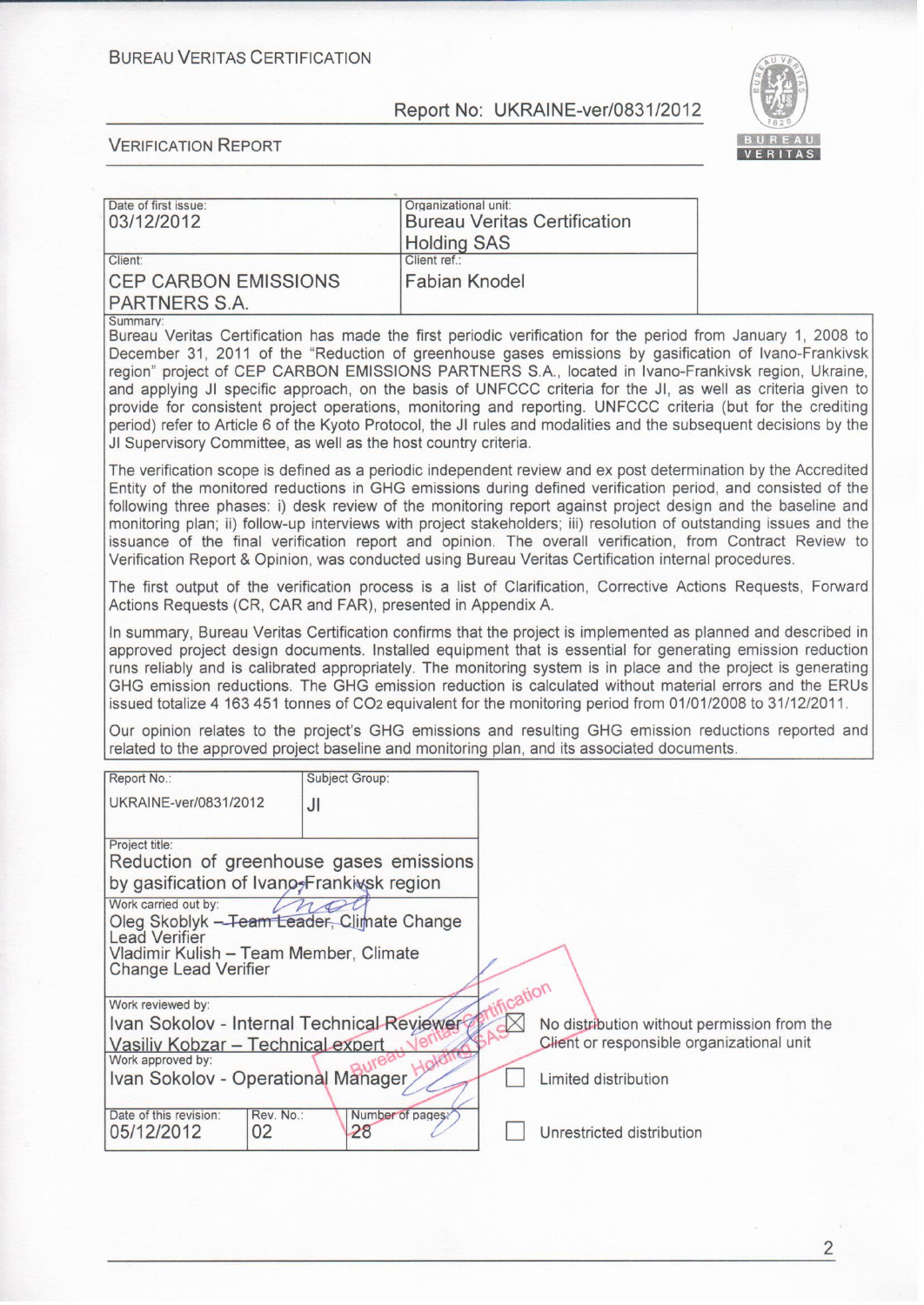

VERIFICATION REPORT

## *Table of Contents Page*

| $\mathbf{1}$<br>1.1 | Objective                                                                    | 4              |
|---------------------|------------------------------------------------------------------------------|----------------|
| 1.2                 | Scope                                                                        | $\overline{4}$ |
| 1.3                 | Verification team                                                            | 5              |
| $\overline{2}$      |                                                                              |                |
| 2.1                 | <b>Review of documents</b>                                                   | 6              |
| 2.2                 | Follow-up Interviews                                                         | 6              |
| 2.3                 | Resolution of Clarification, Corrective and Forward Action<br>Requests       | 7              |
| 3                   |                                                                              |                |
| 3.1                 | Remaining issues and FARs from previous verifications                        | 8              |
| 3.2                 | Project approval by Parties involved (90-91)                                 | 8              |
| 3.3                 | Project implementation (92-93)                                               | 8              |
| 3.4                 | Compliance of the monitoring plan with the monitoring<br>methodology (94-98) | 10             |
| 3.5                 | Revision of monitoring plan (99-100)                                         | 11             |
| 3.6                 | Data management (101)                                                        | 11             |
| 3.7                 | Verification regarding programmes of activities (102-110)                    | 14             |
| 4                   |                                                                              |                |
| 5                   |                                                                              |                |
|                     | APPENDIX A: COMPANY PROJECT VERIFICATION PROTOCOL  21                        |                |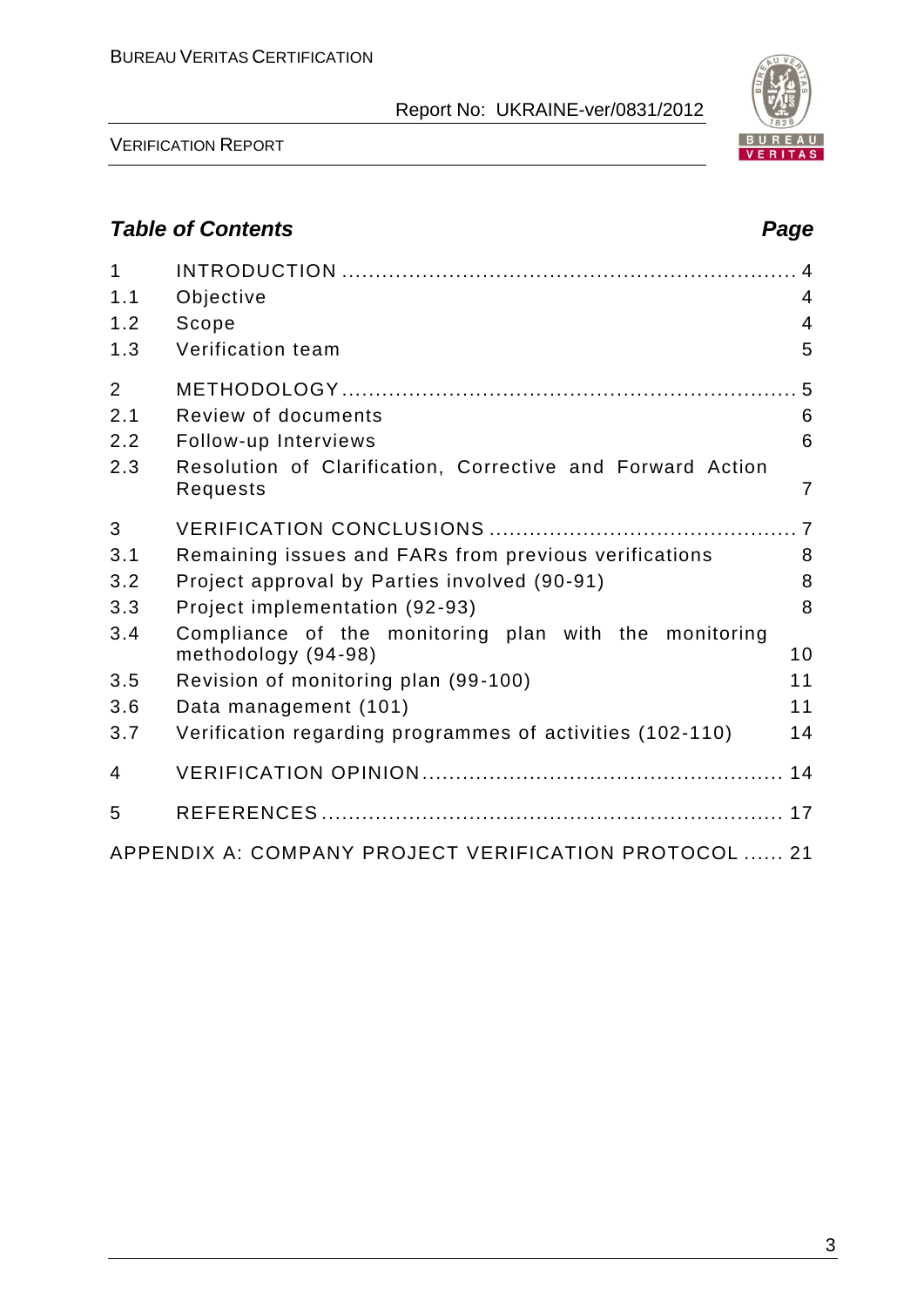

VERIFICATION REPORT

## **1 INTRODUCTION**

CEP CARBON EMISSIONS PARTNERS S.A. has commissioned Bureau Veritas Certification to verify the emissions reductions of its JI project "Reduction of greenhouse gases emissions by gasification of Ivano - Frankivsk region" (hereafter called "the project") located in Ivano-Frankivsk region, Ukraine.

This report summarizes the findings of the verification of the project, performed on the basis of UNFCCC criteria, as well as criteria given to provide for consistent project operations, monitoring and reporting.

The verification covers the period from January 1, 2008 to December 31, 2011.

## **1.1 Objective**

Verification is the periodic independent review and ex post determination by the Accredited Independent Entity of the monitored reductions in GHG emissions during defined verification period.

The objective of verification can be divided in Initial Verification and Periodic Verification.

UNFCCC criteria refer to Article 6 of the Kyoto Protocol, the JI rules and modalities and the subsequent decisions by the JI Supervisory Committee, as well as the host country criteria.

## **1.2 Scope**

The verification scope is defined as an independent and objective review of the project design document, the project's baseline study, and monitoring plan, and monitoring report and other relevant documents. The information in these documents is reviewed against Kyoto Protocol requirements, UNFCCC rules and associated interpretations.

The verification is not meant to provide any consulting towards the Client. However, stated requests for clarifications, corrective and/or forward actions may provide input for improvement of the project monitoring towards reductions in the GHG emissions.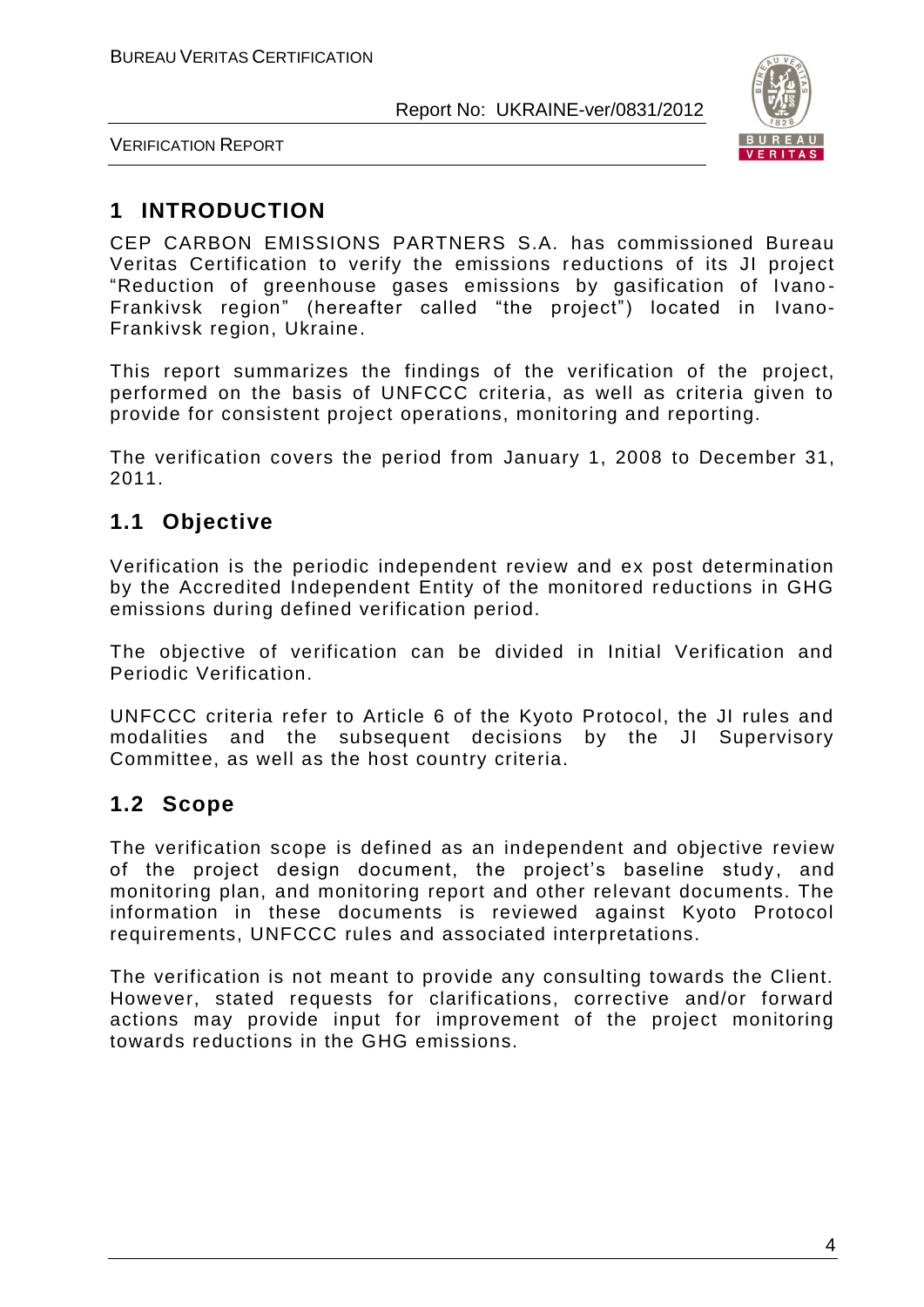

VERIFICATION REPORT

## **1.3 Verification Team**

The verification team consists of the following personnel:

Oleg Skoblyk Bureau Veritas Certification Team Leader, Climate Change Lead Verifier

Vladimir Kulish Bureau Veritas Certification Team Member, Climate Change Lead Verifier

This verification report was reviewed by:

Ivan Sokolov Bureau Veritas Certification, Internal Technical Reviewer

Vasiliy Kobzar Bureau Veritas Certification, Technical expert

## **2 METHODOLOGY**

The overall verification, from Contract Review to Verification Report & Opinion, was conducted using Bureau Veritas Certification internal procedures.

In order to ensure transparency, a verification protocol was customized for the project, according to the version 01 of the Joint Implementation Determination and Verification Manual, issued by the Joint Implementation Supervisory Committee at its 19 meeting on 04/12/2009. The protocol shows, in a transparent manner, criteria (requirements), means of verification and the results from verifying the identified criteria. The verification protocol serves the following purposes:

- It organizes, details and clarifies the requirements a JI project is expected to meet;
- It ensures a transparent verification process where the verifier will document how a particular requirement has been verified and the result of the verification.

The completed verification protocol is enclosed in Appendix A to this report.

## **2.1 Review of Documents**

The Monitoring Report (MR) submitted by CEP CARBON EMISSIONS PARTNERS S.A. and additional background documents related to the project design and baseline, i.e. country Law, Project Design Document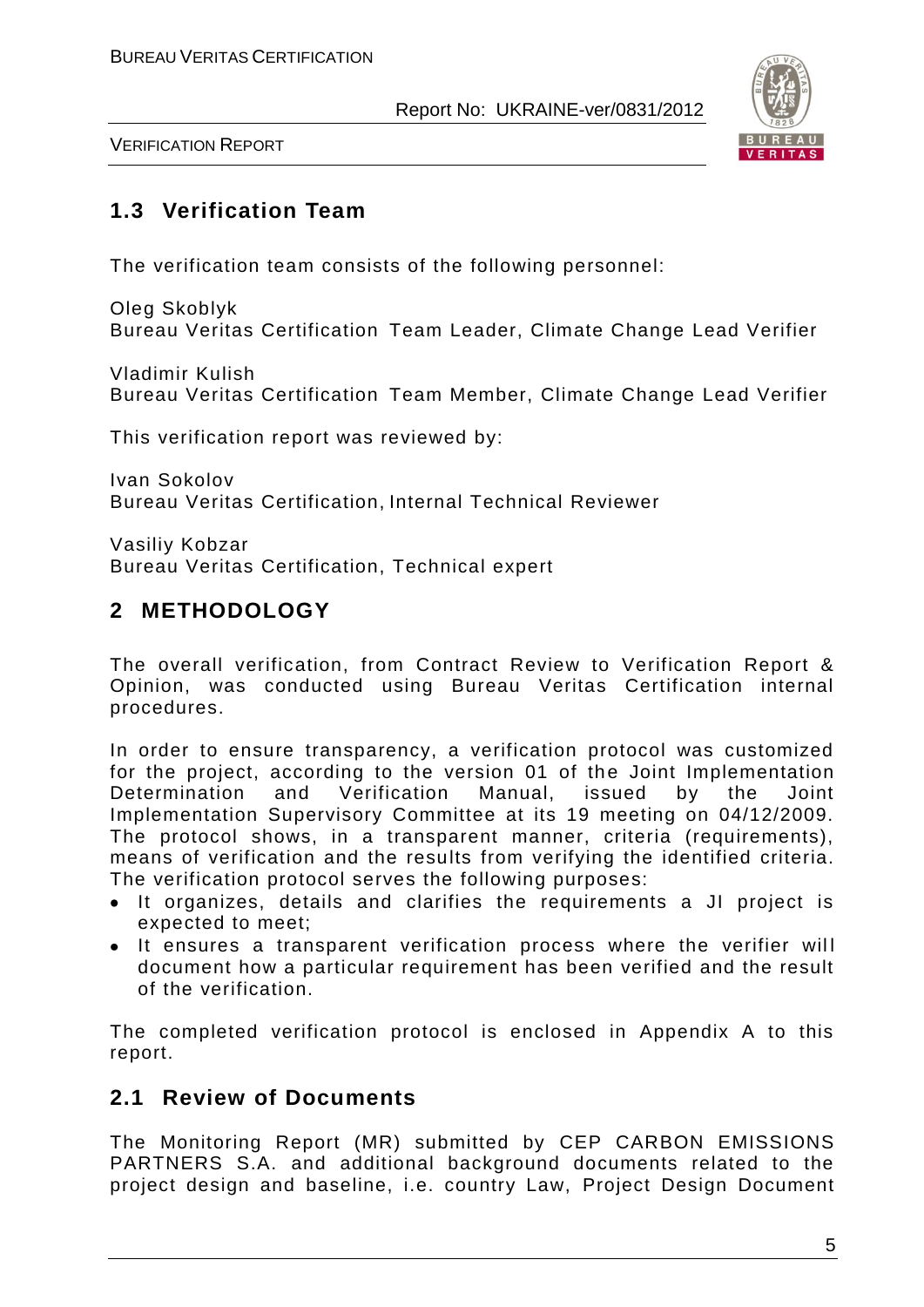

VERIFICATION REPORT

(PDD), Approved CDM methodology, Determination Report of the project issued by Bureau Veritas Certification Holding SAS No. UKRAINEdet/0690/2012 version 02 as of 15/10/2012, Guidance on criteria for baseline setting and monitoring, Host party criteria, the Kyoto Protocol, Clarifications on Verification Requirements to be Checked by an Accredited Independent Entity were reviewed.

The verification findings presented in this report relate to the Monitoring Report for the period from 01/01/2008 to 31/12/2011 version 01 of November 26, 2012 and version 02 of December 04, 2012 and the project as described in the determined PDD.

## **2.2 Follow-up Interviews**

On 04/12/2012 Bureau Veritas Certification verification team conducted a visit to the project site (PJSC "Ivano-Frankivskgas") and performed (onsite) interviews with project stakeholders to confirm selected information and to resolve issues identified in the document review. Representatives of CEP CARBON EMISSIONS PARTNERS S.A. and PJSC "Ivano-Frankivskgas" were interviewed (see References). The main topics of the interviews are summarized in Table 1.

| Interviewed<br>organization                                              | <b>Interview topics</b>                                                                                                                                                                                                                                                                                                                                                                                                                    |
|--------------------------------------------------------------------------|--------------------------------------------------------------------------------------------------------------------------------------------------------------------------------------------------------------------------------------------------------------------------------------------------------------------------------------------------------------------------------------------------------------------------------------------|
| PJSC "Ivano-<br>Frankivskgas"                                            | Organizational structure<br>Responsibilities and authorities<br>➤<br>Roles and responsibilities relating to data collection and processing<br>➤<br>Equipment installation<br>Data logging archiving and reporting<br>Metering equipment control<br>➤<br>Metering record keeping system, database<br>➤<br>IT management<br>⋗<br>Personnel training<br>Quality control procedures and technology<br>⋗<br>Internal audit and inspections<br>⋗ |
| Consultant:<br>CARBON<br><b>CEP</b><br><b>EMISSIONS</b><br>PARTNERS S.A. | Baseline methodology<br>➤<br>Monitoring plan<br>Monitoring report<br>Deviations from the PDD                                                                                                                                                                                                                                                                                                                                               |

**Table 1 Interview topics**

## **2.3 Resolution of Clarification, Corrective and Forward Action Requests**

The objective of this phase of the verification is to raise the requests for corrective actions and clarification and any other outstanding issues that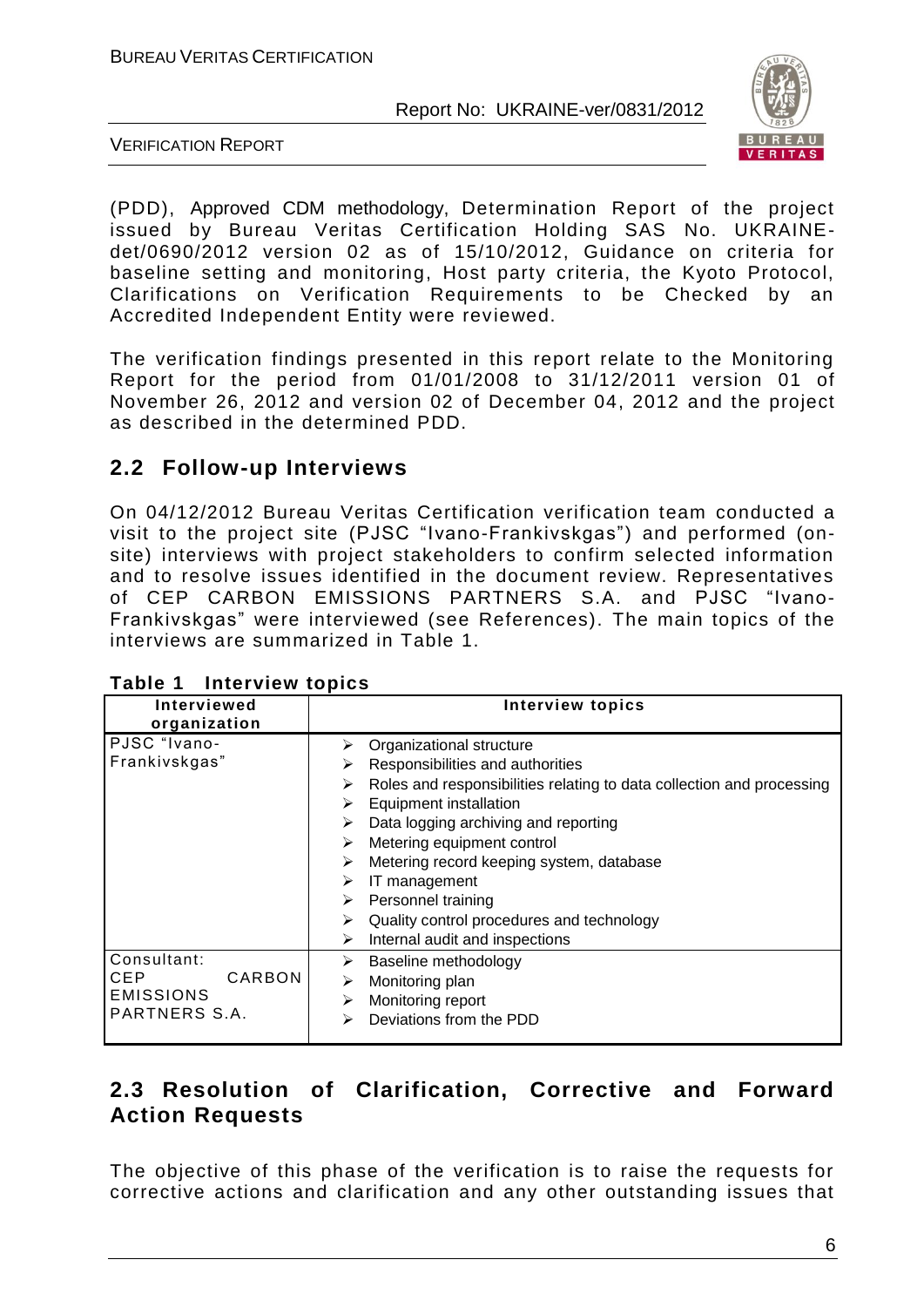

VERIFICATION REPORT

needed to be clarified for Bureau Veritas Certification positive conclusion on the GHG emission reduction calculation.

If the Verification Team, in assessing the monitoring report and supporting documents, identifies issues that need to be corrected, clarified or improved with regard to the monitoring requirements, it should raise these issues and inform the project participants of these issues in the form of:

(a) Corrective action request (CAR), requesting the project participants to correct a mistake that is not in accordance with the monitoring plan;

(b) Clarification request (CL), requesting the project participants to provide additional information for the Verification Team to assess compliance with the monitoring plan

(c) Forward action request (FAR), informing the project participants of an issue, relating to the monitoring that needs to be reviewed during the next verification period.

The Verification Team will make an objective assessment as to whether the actions taken by the project participants, if any, satisfactorily resolve the issues raised, if any, and should conclude its findings of the verification.

To guarantee the transparency of the verification process, the concerns raised are documented in more detail in the verification protocol in Appendix A.

## **3 VERIFICATION CONCLUSIONS**

In the following sections, the conclusions of the verification are stated.

The findings from the desk review of the original monitoring documents and the findings from interviews during the follow up visit are described in the Verification Protocol in Appendix A.

The Clarification, Corrective and Forward Action Requests are stated, where applicable, in the following sections and are further documented in the Verification Protocol in Appendix A. The verification of the Project resulted in 8 Corrective Action Requests and 3 Clarification Requests.

The number between brackets at the end of each section corresponds to the DVM paragraph.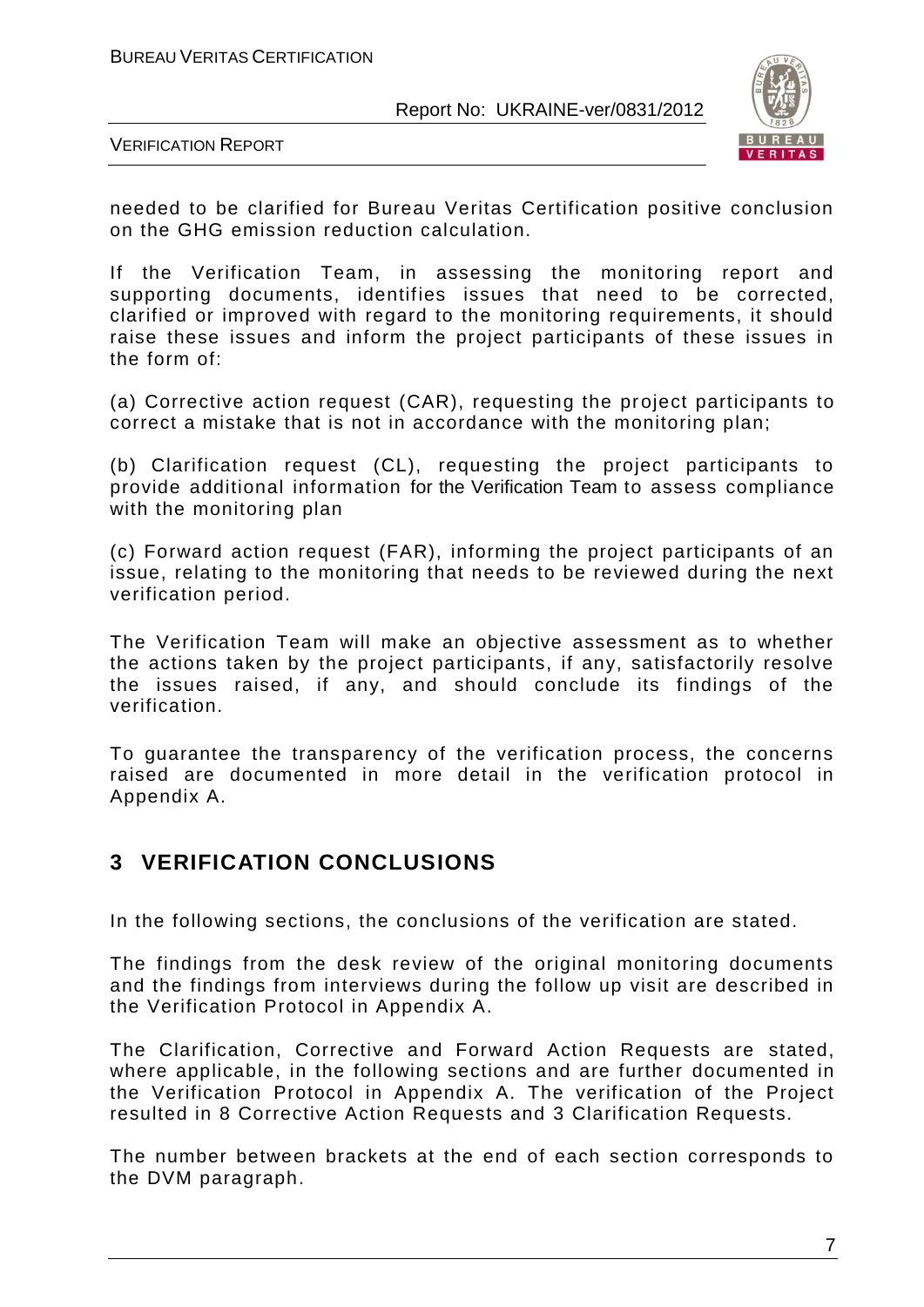

VERIFICATION REPORT

#### **3.1 Remaining issues and FARs from previous verifications**

The purpose of this verification is to verify the issues from previous verifications and determination or issues to be verified in the PDD. The Determination Report prepared by Bureau Veritas Certification has determined the following unsolved issues:

#### **CAR 15:**

The Letters of Approval from parties involved are absent.

#### **Response**

The project obtained written approval from Ukraine (the Host country) on 03/12/2012 (Letter of Approval № 3702/23/7, issued by the State Environmental Investment Agency). The project was also approved by Switzerland, the country – buyer of GHG emission reductions (Letter of Approval № J294-0485, issued by the Federal Office for the Environment (FOEN) dated 24/10/2012).

## **3.2 Project approval by Parties involved (90-91)**

The project was approved by the host Party (Ukraine) - the Letter of Approval No.3702/23/7 dated 03/12/2012 issued by State Environmental Investment Agency of Ukraine. The project was also approved by the party – buyer of the emission reduction units (Switzerland) - Letter of Approval No.J294-0485 dated 24/10/2012 issued by the Federal Office for the Environment FOEN of Switzerland.

The abovementioned written approvals are unconditional.

The identified areas of concern as to the project approval by the parties involved, project participants responses and Bureau Veritas Certification's conclusions are described in Appendix A to this report (refer to CAR 01 , CAR 02).

## **3.3 Project implementation (92-93)**

The main purpose of the project is reduction of greenhouse gas emissions by changing the structure of fuel consumption in industrial, utility, administrative and private sectors by replacing solid and liquid fuels with natural gas.

The project provides for the construction and expansion of the gas distribution systems (GDS), which will also improve the energy efficiency of thermal power generation due to the transition of existing heatgenerating systems to natural gas. The project initiated by PJSC "Ivano-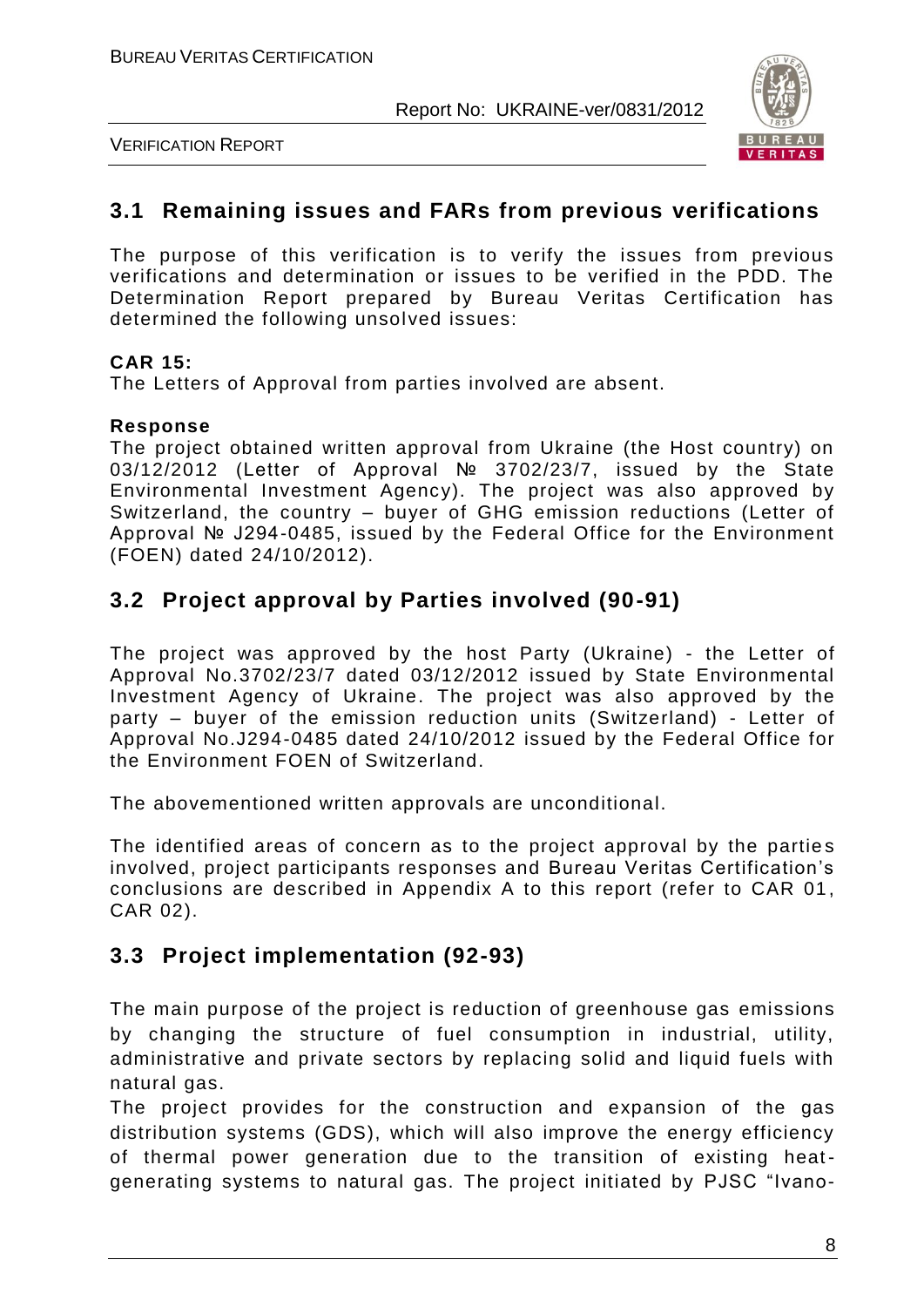

VERIFICATION REPORT

Frankivskgas" results in the reduction of greenhouse gas (GHG) emissions into the atmosphere and improves the environmental situation in the region.

In general, the project activity is aimed at:

- $\triangleright$  Ensuring of the natural gas supply to end users by means of the construction and reconstruction of gas distribution networks(gasification);
- $\triangleright$  Replacement of solid and liquid fuels with natural gas;
- $\triangleright$  Increase in heat energy consumption efficiency;
- $\triangleright$  Greenhouse gas emission reductions under the Joint Implementation (JI) Mechanism.

Implementation of project activities started in late 2003, as stated in the determined PDD version 02. Therefore, 01/01/2004 was taken as the starting date of the crediting period.

This Monitoring Report presents emission reductions achieved during the period of 01/01/2008 – 31/12/2011. Status of the project activity implementation complies with the project plan included in the determined PDD version 02.

Project implementation status in the reporting period of 01/01/2008 – 31/12/2011 is provided in Table 2 below.

|  | Table 2 Flolect implementation status during the reporting |  |  |
|--|------------------------------------------------------------|--|--|
|  | monitoring period from 01/01/2008 to 31/12/2011            |  |  |
|  | Moscuros                                                   |  |  |

**Table 2 Project implementation status during the reporting** 

| <b>Measures</b>                               |           |           |           |  |  |
|-----------------------------------------------|-----------|-----------|-----------|--|--|
| Construction of gas distribution networks, km |           |           |           |  |  |
| 2008<br>2009<br>2010<br>2011                  |           |           |           |  |  |
| 0,1449880                                     | 0,0600542 | 0,0259560 | 0,0239822 |  |  |

The starting date of the crediting period has not changed and remains the date when the first emission reductions are expected to be generated, namely: January 1, 2004.

The monitoring system is in place.

Monitoring equipment, such as natural gas meters, meets industry standards of Ukraine. All monitoring equipment is included in the detailed verification (calibration) plan and tested at intervals prescribed by the manufacturers of such equipment.

The impact of the project "Reduction of greenhouse gases emissions by gasification of Ivano-Frankivsk region" on the environment during the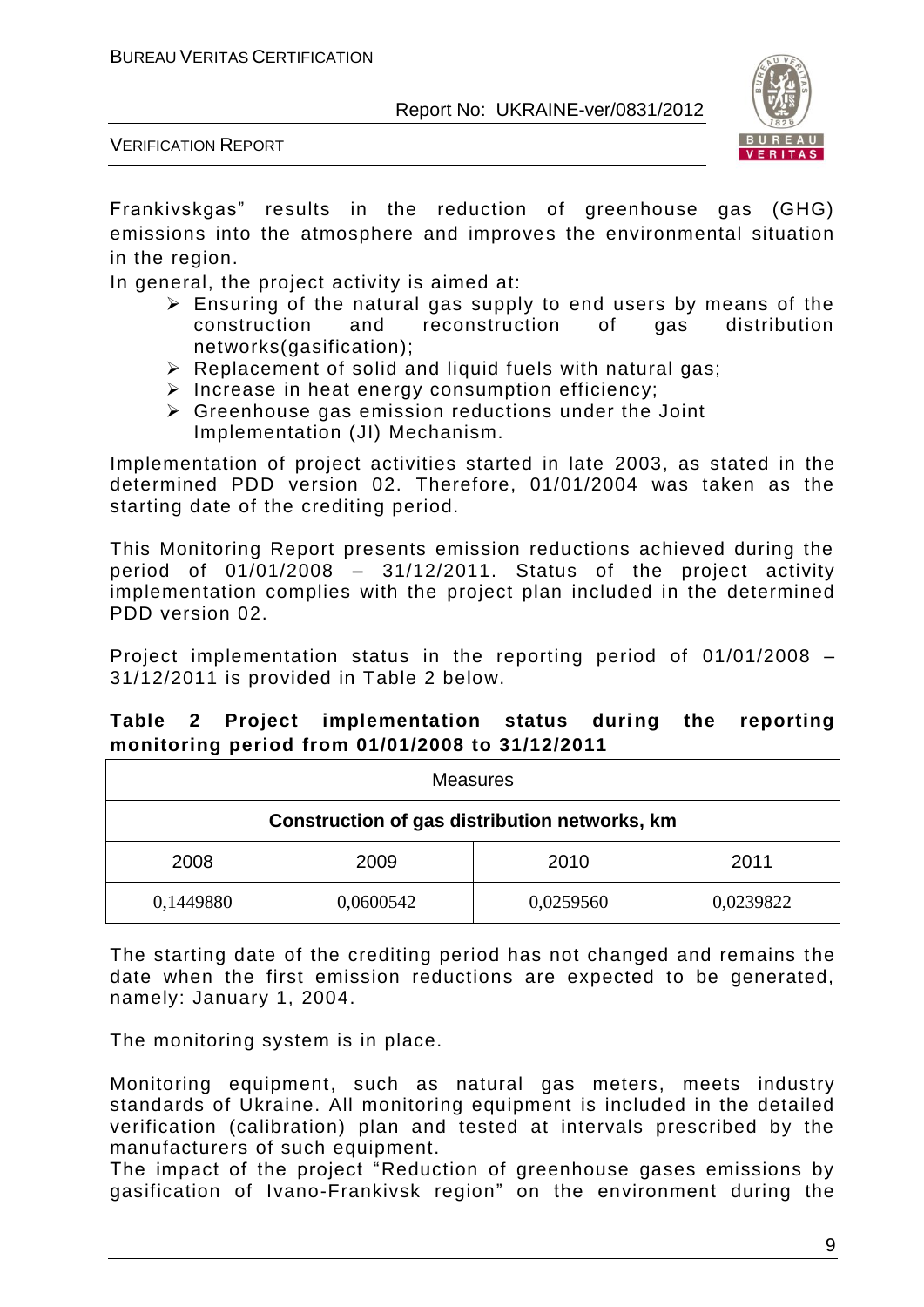

VERIFICATION REPORT

construction work can be assessed as tolerable. Project facilities are not included in the list of activities and facilities of environmental hazard. Completed analysis of the impact of facilities on the environment, which considers all factors, showed that in the normal technical operational mode they will neither cause any negative processes in the environment of the region, nor lead to any negative social and economic consequences and the risk of accidents and their possible impact is minimize d.

As part of procedures undertaken at the request of relevant state services, the company reports on environmental performance on a periodical basis. Environmental department of PJSC "Ivano-Frankivskgas" develops quarterly reports in accordance with the Form No.2-TP (air) that is provided to local government statistics.

The project scenario provides for expansion of the territorial gas supply system, which includes construction and reconstruction of the gas distribution networks (GDN) and related equipment. The project provides for modernization of the fuel consumption system by means of transition of heat-generating systems to natural gas and transferring the consumers from centralized to individual heating and hot water supply systems, which, in turn, leads to the use of more efficient and environmentally friendly fossil fuel (natural gas), improvement of the quality of heating and hot water supply services, reduction of thermal energy consumption due to increased efficiency of individual systems in comparison with the centralized ones.

The identified areas of concern as to the project implementation, project participants responses and Bureau Veritas Certification's conclusions are described in Appendix A to this report (refer to CAR 03, CAR 04).

#### **3.4 Compliance of the monitoring plan with the monitoring methodology (94-98)**

The monitoring occurred in accordance with the monitoring plan included in the PDD regarding which the determination has been deemed final and is so listed on the UNFCCC JI website.

For calculating the emission reductions, key factors, such as volume of natural gas to be supplied to the consumers, existing tariffs for natural gas transportation, public policy in the field of gas supply, experience in implementing activities provided by the project, current practice that exists in this field in Ukraine, financial costs and background, sectoral reform policy in the field of gas supply and legislation, influencing the baseline emissions and the activity level of the project and the emission s as well as risks associated with the project were taken into account, as appropriate.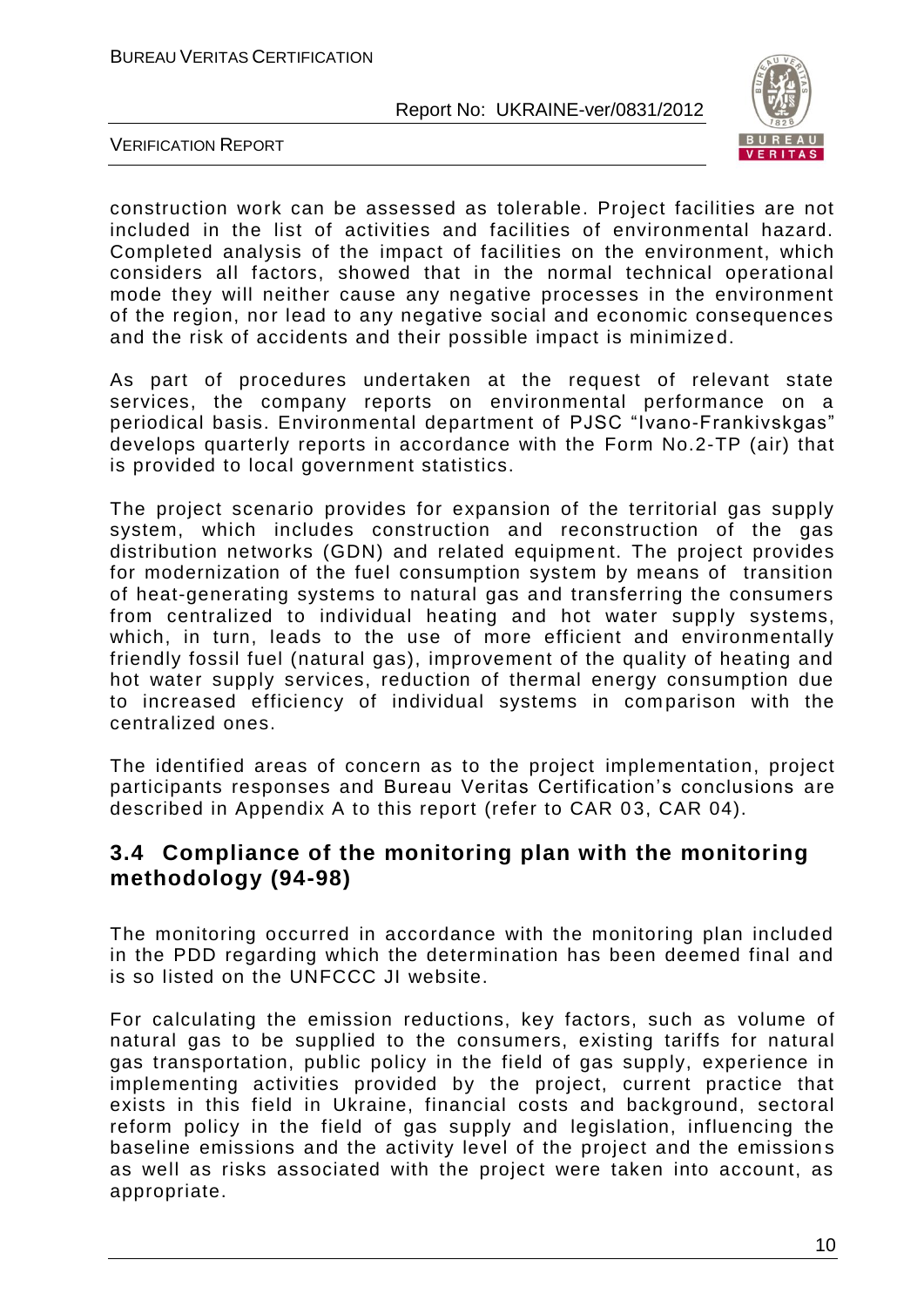

VERIFICATION REPORT

Data sources used for calculating emission reductions such as appropriately calibrated measuring devices, survey of carbon dioxide emission factors are clearly identified, reliable and transparent.

Carbon dioxide emission factor for natural gas combustion, carbon dioxide emission factor for fossil fuel combustion, default emission factor for methane at technological gas equipment at end consumer's place , default emission factor for methane in the process of natural gas transportation and distribution, reduced GHG emission factor for natural gas transportation to end consumers are selected by carefully balancing accuracy and reasonableness, and appropriately justified of the choice.

The calculation of emission reductions is based on conservative assumptions and the most plausible scenarios in a transparent manner.

The monitoring periods per component of the project are clearly specified in the monitoring report and do not overlap with those for which verifications were already deemed final in the past.

The identified areas of concern as to the compliance of the monitoring plan with the monitoring methodology, project participants responses and Bureau Veritas Certification's conclusions are described in Appendix A to this report (refer to CAR 05, CAR 06, CL 01).

## **3.5 Revision of monitoring plan (99-100)**

Not applicable.

## **3.6 Data management (101)**

The data and their sources, provided in monitoring report, are clearly identified, reliable and transparent.

The implementation of data collection procedures is in accordance with the monitoring plan provided in the PDD, including the quality control and quality assurance procedures.

The function of the monitoring equipment, including its calibration status, is in order.

According to the current Law "On metrology and metrological activity", all metering equipment in Ukraine shall meet the specified requirements of relevant standards and is subject to periodic calibration. Intercalibration periods are stated in Section B.1. of the MR.

The project complies with the legislative requirements relating to calibration and verification.

The evidence and records used for the monitoring are maintained in a traceable manner.

Data collection and management system is in accordance with the monitoring plan provided in the PDD.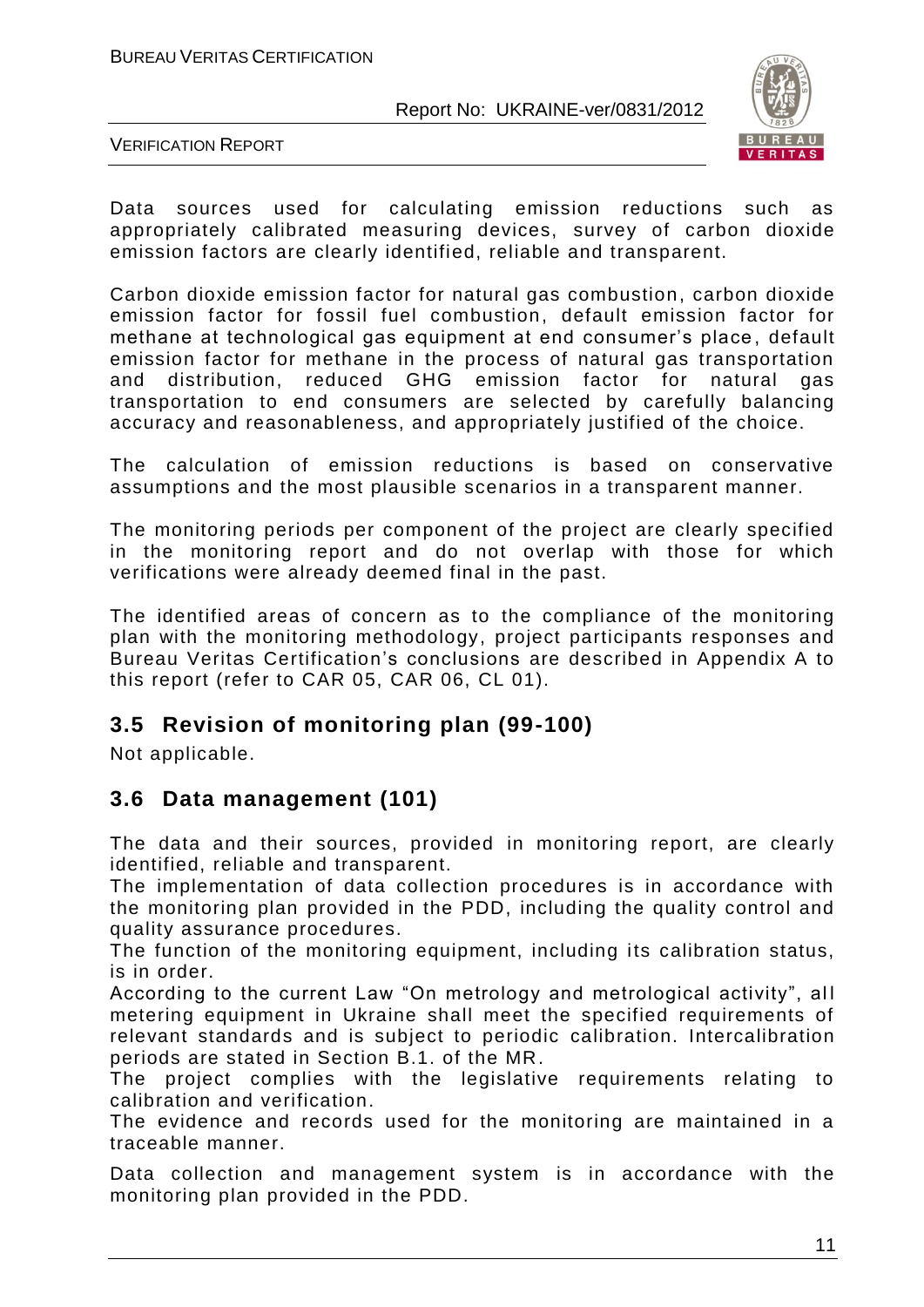

VERIFICATION REPORT

The most objective and cumulative indicator that provides a clear picture of whether emission reduction took place is natural gas consumption. The substitution of fuel oil and coal with natural gas leads to GHG emission reductions. In addition, systems of energy carrier transportation, preparation and combustion show higher efficiency if a switch to natural gas occurs and this happens irrelevant of external factors.

The monitoring procedure provides for the following measures:

- 1. Collection of information on greenhouse gas emissions within the project boundary during the crediting period.
- 2. Assessment of the project implementation schedule.
- 3. Collection of the information on measurement equipment, its calibration.
- 4. Collection and archiving of information on the impact of project activities on the environment.
- 5. Data archiving.
- 6. Organization of personnel training.

Data and parameters subject to periodic monitoring, according to the monitoring plan provided in the PDD version 02, as well as the list of constant values used to calculate emission reductions, are provided in Section B.2.1. of the Monitoring Report, as well as in Annexes 3.1-3.3.

Monitoring of natural gas consumption by legal entities.

- 1. Legal entities supply information on gas consumption to the Gas resource department of PJSC "Ivano-Frankivskgas" every month.
- 2. Gas resource department conducts monthly inspections of meters, executes a certificate signed by the enterprise and transfers it to the Industrial and public-utility department of PJSC "Ivano-Frankivskgas".
- 3. Industrial and public-utility department of PJSC "Ivano-Frankivskgas" processes information into basic form by program.
- 4. Indices of gas supply volume processed by program are delivered to the project developer.

Monitoring of natural gas consumption by individuals.

1. Service of consumer gas consumption control conducts monthly inspections of meters, executes a certificate signed by an individual and transfers it to the Consumers service.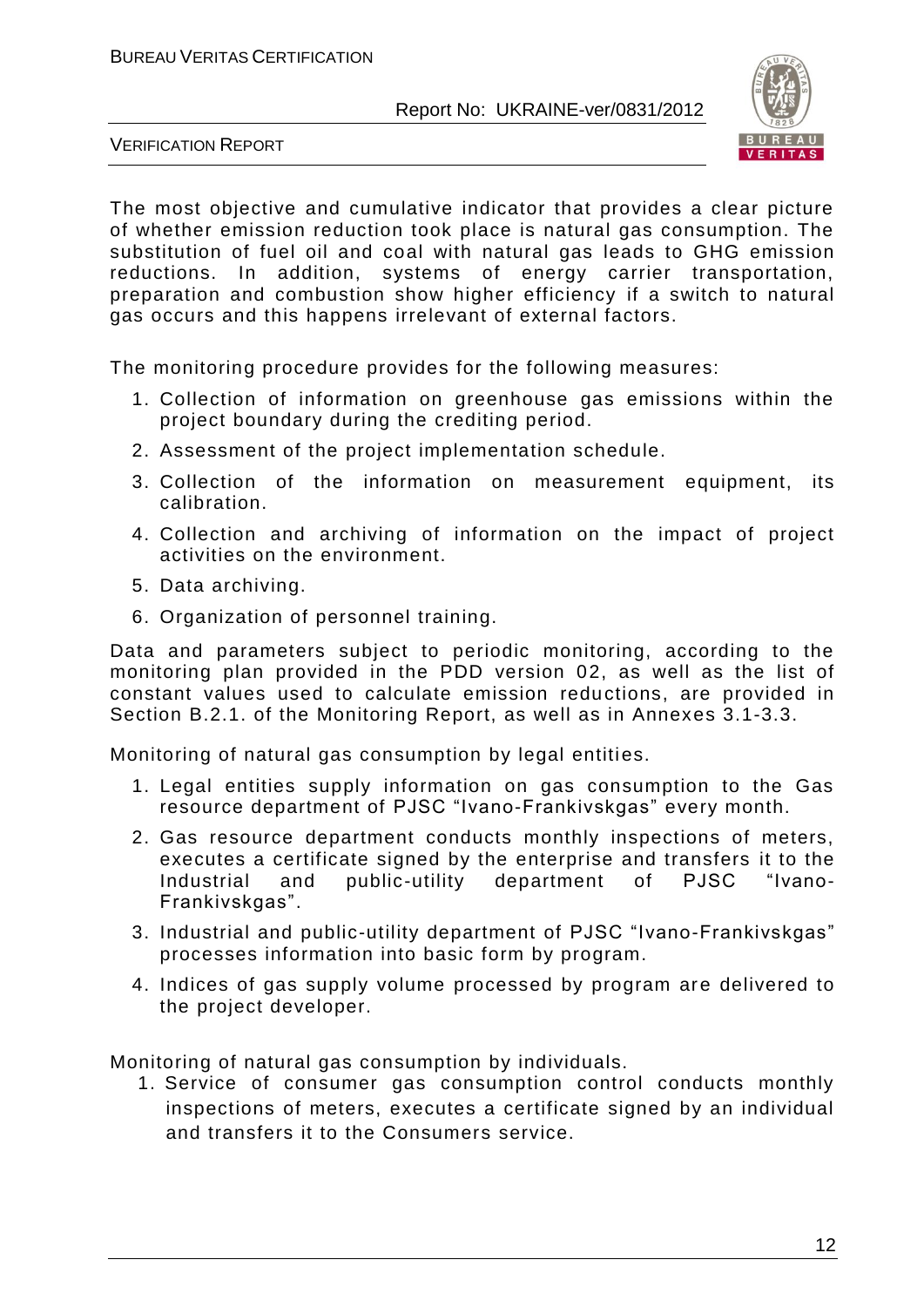

VERIFICATION REPORT

- 2. Bank institutions deliver the information on gas consumption in the form of paid bills to the Payment settlement and customer department of PJSC "Ivano-Frankivskgas".
- 3. Consumers service processes received information and bases it into program.
- 4. Indices of gas supply volume processed by program are delivered to the project developer.

Structure of data collection as a part of the project monitoring is shown in Figure 1.



**Figure 1 Structure of monitoring data collection**

All necessary data concerning GHG emission reduction monitoring is archived in paper and/or electronic form and kept till the end of the crediting period and for two years after the latest transaction with emission reduction units.

The Monitoring Report version 02 provides sufficient information on duties assigned, responsibility and authorities concerning implementation and undertaking of monitoring procedures, including data management. The verification team confirms the efficiency of the existing mana gement and operational systems and considers them appropriate for reliable project monitoring.

The identified areas of concern as to the data management, project participants responses and Bureau Veritas Certification's conclusions are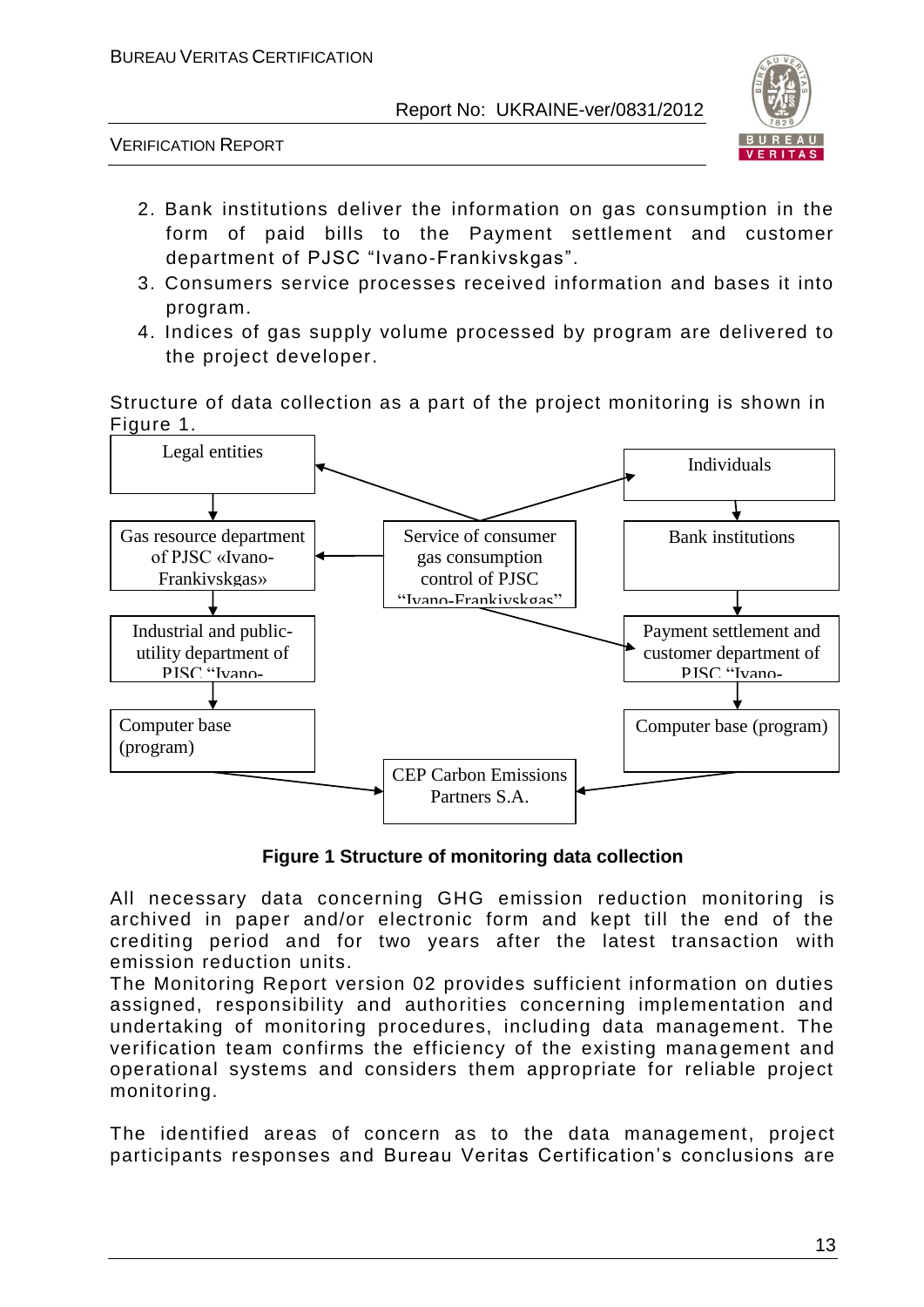

VERIFICATION REPORT

described in Appendix A to this report (refer to CAR 07, CAR 08, CL 02, CL 03).

#### **3.7 Verification regarding programmes of activities (102- 110)**

Not applicable.

## **4 VERIFICATION OPINION**

Bureau Veritas Certification has performed the first periodic verification for the period from January 1, 2008 to December 31, 2011 of the "Reduction of greenhouse gases emissions by gasification of Ivano - Frankivsk region" project in Ukraine, which applies JI specific approach. The verification was performed on the basis of UNFCCC criteria and host country criteria and also on the criteria given to provide for consistent project operations, monitoring and reporting.

The verification consisted of the following three phases: i) desk review of the monitoring report against the project design and the base line and monitoring plan; ii) follow-up interviews with project stakeholders; iii) resolution of outstanding issues and the issuance of the final verification report and opinion.

PJSC "Ivano-Frankivskgas" management is responsible for the preparation of data which serve as the basis for estimation of GHG emission reductions. CEP CARBON EMISSIONS PARTNERS S.A. provides PJSC "Ivano-Frankivskgas" with consultative support in the issues relating to organization of data collection and is responsible for develo ping the monitoring report based on the Project Monitoring Plan included in the final PDD version 02.

Bureau Veritas Certification verified the Project Monitoring Report version 02 for the reporting period from 01/01/2008 to 31/12/2011 as indicated below. Bureau Veritas Certification confirms that the project is implemented as per approved PDD version. Installed equipment being essential for generating emission reduction runs reliably and is calibrated appropriately. The monitoring system is in place and the project is generating GHG emission reductions.

Emission reductions achieved by the project for the period from 01/01/2008 to 31/12/2011 do not differ from the amount predicted for the same period in the determined PDD. This is explained by the fact that at the time of the PDD development all data were available for accurate calculation of GHG emission reductions of the project.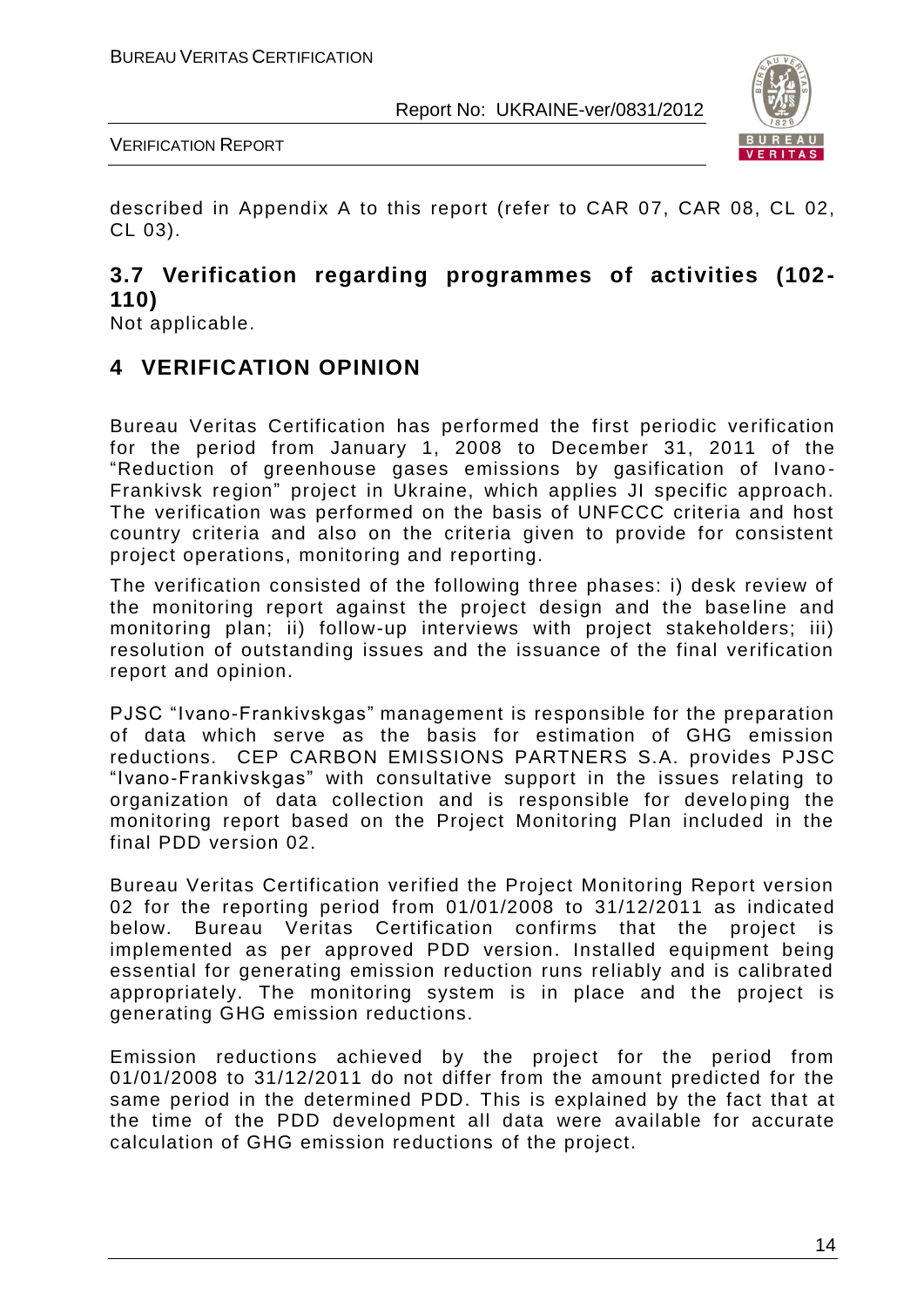

VERIFICATION REPORT

Bureau Veritas Certification can confirm that the GHG emission reduction is calculated without material misstatements. Our opinion relates to the project's GHG emissions and resulting GHG emissions reductions reported and related to the approved project baseline and monitoring, and its associated documents. Based on the information we have seen and evaluated, we confirm the following statement:

Reporting period: From 01/01/2008 to 31/12/2011

| In the period from 01/01/2008 to 31/12/2008       |                                                   |
|---------------------------------------------------|---------------------------------------------------|
| <b>Baseline emissions</b>                         | :2 837 394 tonnes of CO <sub>2</sub> equivalent.  |
| Project emissions                                 | :1 521 868 tonnes of CO <sub>2</sub> equivalent.  |
| Leakage                                           | : 304 747 tonnes of CO <sub>2</sub> equivalent.   |
| <b>Emission Reductions</b>                        | :1 010 779 tonnes of CO <sub>2</sub> equivalent.  |
| In the period from 01/01/2009 to 31/12/2009       |                                                   |
| <b>Baseline emissions</b>                         | : 2 820 348 tonnes of CO <sub>2</sub> equivalent. |
| Project emissions                                 | : 1 509 955 tonnes of CO <sub>2</sub> equivalent. |
| Leakage                                           | $: 291065$ tonnes of $CO2$ equivalent.            |
| <b>Emission Reductions</b>                        | $: 1019328$ tonnes of $CO2$ equivalent.           |
| In the period from 01/01/2010 to 31/12/2010       |                                                   |
| <b>Baseline emissions</b>                         | :3 060 505 tonnes of CO <sub>2</sub> equivalent.  |
| Project emissions                                 | :1 636 625 tonnes of CO <sub>2</sub> equivalent.  |
| Leakage                                           | : 294 557 tonnes of CO <sub>2</sub> equivalent.   |
| <b>Emission Reductions</b>                        | : 1 129 323 tonnes of CO <sub>2</sub> equivalent. |
| In the period from 01/01/2011 to 31/12/2011       |                                                   |
| <b>Baseline emissions</b>                         | : 2 759 582 tonnes of CO <sub>2</sub> equivalent. |
| Project emissions                                 | : 1 475 427 tonnes of CO <sub>2</sub> equivalent. |
| Leakage                                           | : 280 134 tonnes of CO <sub>2</sub> equivalent.   |
| <b>Emission Reductions</b>                        | : 1 004 021 tonnes of CO <sub>2</sub> equivalent. |
| Total in the period from 01/01/2008 to 31/12/2011 |                                                   |

Total in the period from 01/01/2008 to 31/12/2011

| Baseline emissions         | :11 477 829 tonnes of $CO2$ equivalent.                |
|----------------------------|--------------------------------------------------------|
| Project emissions          | $:6$ 143 875 tonnes of $CO2$ equivalent.               |
| Leakage                    | $\div$ 1 170 503 tonnes of CO <sub>2</sub> equivalent. |
| <b>Emission Reductions</b> | :4 163 451 tonnes of $CO2$ equivalent.                 |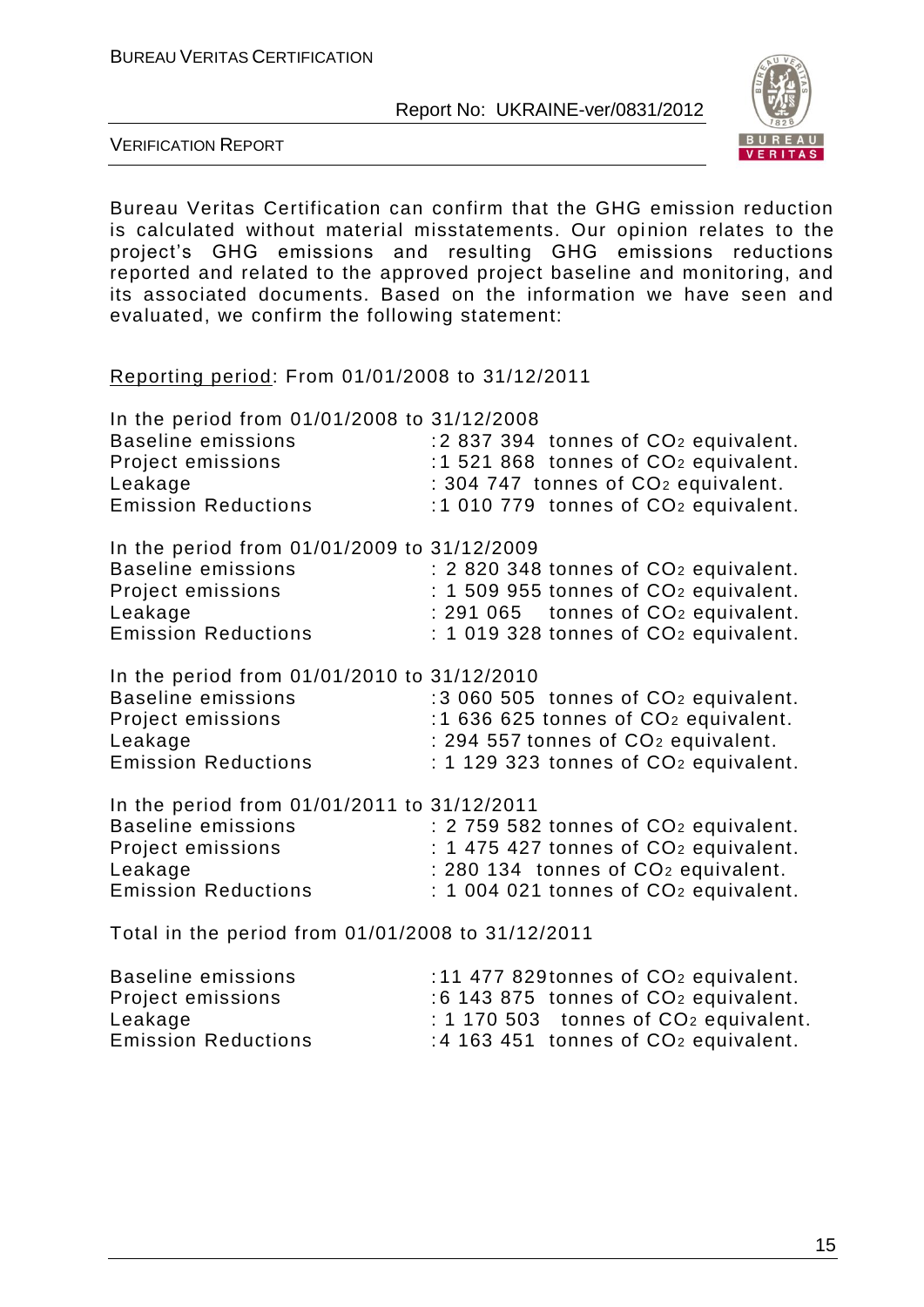

VERIFICATION REPORT

## **5 REFERENCES**

#### **Category 1 Documents:**

Documents provided by the project participants that relate directly to the GHG components of the project.

| /1/            | Monitoring Report of the JI project "Reduction of greenhouse<br>gases emissions by gasification of Ivano-Frankivsk region" for the<br>period from 01/01/2008 to 31/12/2011 version 01 dated 26/11/2012                                         |
|----------------|------------------------------------------------------------------------------------------------------------------------------------------------------------------------------------------------------------------------------------------------|
| /2/            | Monitoring Report of the JI project "Reduction of greenhouse<br>gases emissions by gasification of Ivano-Frankivsk region" for the<br>period from 01/01/2008 to 31/12/2011 version 02 dated 04/12/2012                                         |
| /3/            | Annex 1. Monitoring Parameters for the period of 01/01/2008 -<br>31/12/2011                                                                                                                                                                    |
| $\frac{14}{1}$ | Annex 2. Technical registry of gas networks (Excel spreadsheet)                                                                                                                                                                                |
| /5/            | Annex 3.1. Calculation of GHG emission reductions under the<br>project "Reduction of greenhouse gases emissions by gasification<br>of Ivano-Frankivsk region" (Excel spreadsheet)                                                              |
| /6/            | Annex 3.2. Calculation of GHG emission reductions under the<br>project "Reduction of greenhouse gases emissions by gasification<br>of Ivano-Frankivsk region" (Excel spreadsheet)                                                              |
| /7/            | Annex 3.3. Calculation of GHG emission reductions under the<br>project "Reduction of greenhouse gases emissions by gasification<br>of Ivano-Frankivsk region" (Excel spreadsheet)                                                              |
| /8/            | Project Design Document of the project "Reduction of greenhouse<br>gases emissions by gasification of Ivano-Frankivsk region", version<br>02 dated 10/10/2012                                                                                  |
| /9/            | Determination Report of the project "Reduction of greenhouse<br>gases emissions by gasification of Ivano-Frankivsk region" No.<br>UKRAINE-det/0690/2012 version 02 as of 15/10/2012 issued by<br><b>Bureau Veritas Certification</b>           |
| /10/           | Letter of Approval of the Joint Implementation project "Reduction<br>of greenhouse gases emissions by gasification of Ivano-Frankivsk<br>region" #3702/23/7 of 03/12/2012 issued by State Environmental<br><b>Investment Agency of Ukraine</b> |
| /11/           | Letter of Approval of the JI project "Reduction of greenhouse<br>gases emissions by gasification of Ivano-Frankivsk region" # J294-<br>0485 issued by the Federal Office for the Environment of<br>Switzerland dated 24/10/2012                |

#### **Category 2 Documents:**

Background documents related to the design and/or methodologies employed in the design or other reference documents.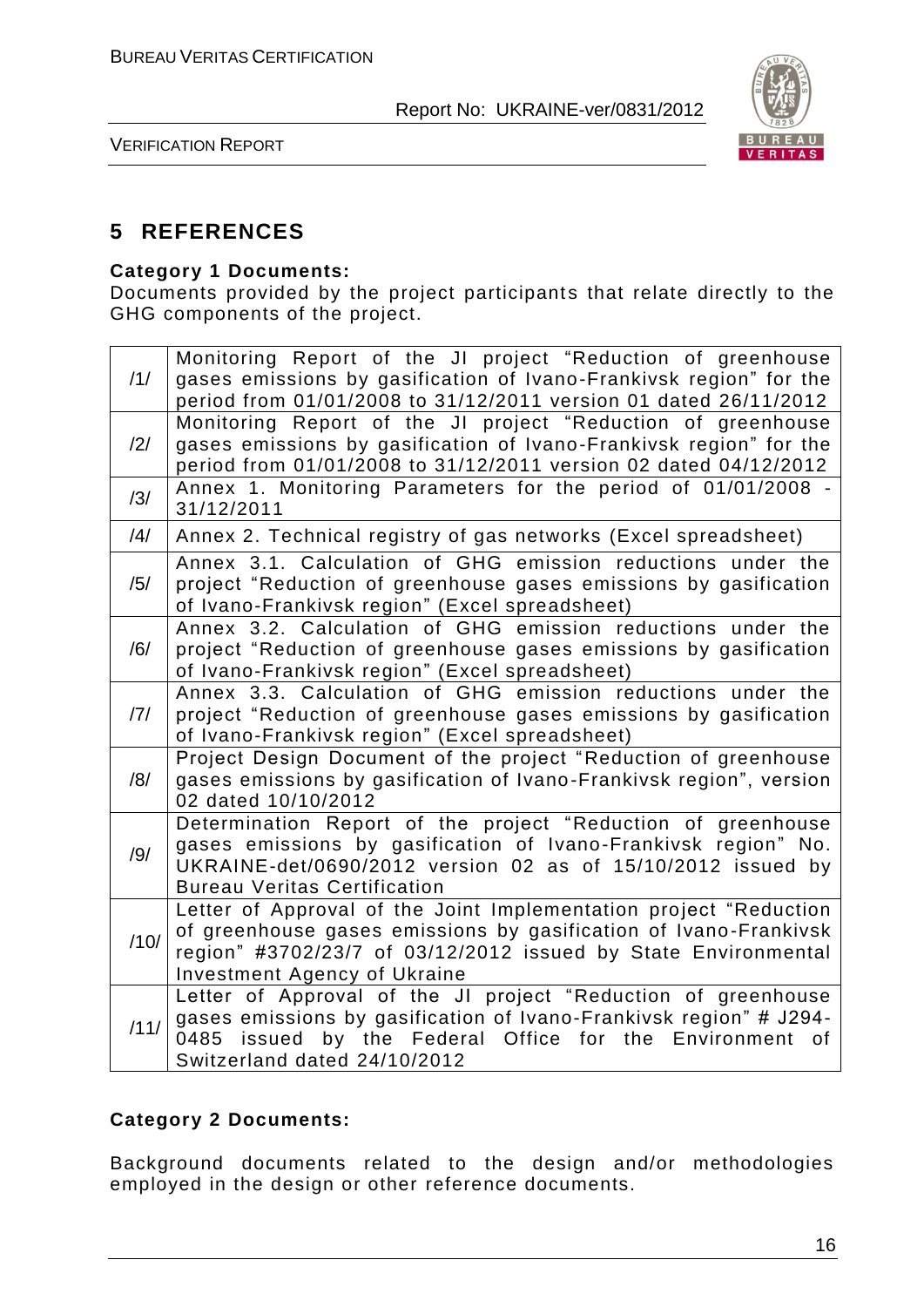

#### VERIFICATION REPORT

| /1/  | Passport of gas control points #116   |
|------|---------------------------------------|
| /2/  | Passport of gas control points #112   |
| /3/  | Passport of gas control points #99    |
| /4/  | Passport of gas control points #109B  |
| /5/  | Passport of gas control points #111B  |
| /6/  | Passport of gas control points #112   |
| /7/  | Passport of gas control points #113Sh |
| /8/  | Passport of gas control points #114   |
| /9/  | Passport of gas control points #116B  |
| /10/ | Passport of gas control points #119   |
| /11/ | Passport of gas control points #120   |
| /12/ | Passport of gas control points #122   |
| /13/ | Passport of gas control points #127   |
| /14/ | Photo of gas pipelines                |
| /15/ | Photo of GDPs                         |
| /16/ | Photo of CGDPs                        |

#### **Persons interviewed:**

List of persons interviewed during the verification or persons that contributed with other information that are not included in the documents listed above.

|     | <b>Name</b>     | Organization         | <b>Position</b>                 |
|-----|-----------------|----------------------|---------------------------------|
| /1/ | Koshuba O.B.    | PJSC «Ivano-         | <b>Deputy Chief Engineer</b>    |
|     |                 | Frankivskgas»        |                                 |
| /2/ |                 | PJSC «Ivano-         | Acting Head of production       |
|     | Kelyman O.R.    | <b>Frankivskgas»</b> | and technical department        |
| /3/ |                 | PJSC «Ivano-         | Head of natural gas             |
|     | Keduk V.T.      | <b>Frankivskgas»</b> | accounting and loss             |
|     |                 |                      | department                      |
| /4/ |                 | PJSC «Ivano-         | Head of production and          |
|     | Hirnyk S.Ya.    | <b>Frankivskgas»</b> | operation department            |
| /5/ | Koliadzhyn I.M. | PJSC «Ivano-         | Deputy Head of metrology        |
|     |                 | Frankivskgas»        | department                      |
| /6/ | Pohosov O.H.    | LLC "CEP"            | <b>CEP CARBON EMISSIONS</b>     |
|     |                 |                      | <b>PARTNERS S.A. Consultant</b> |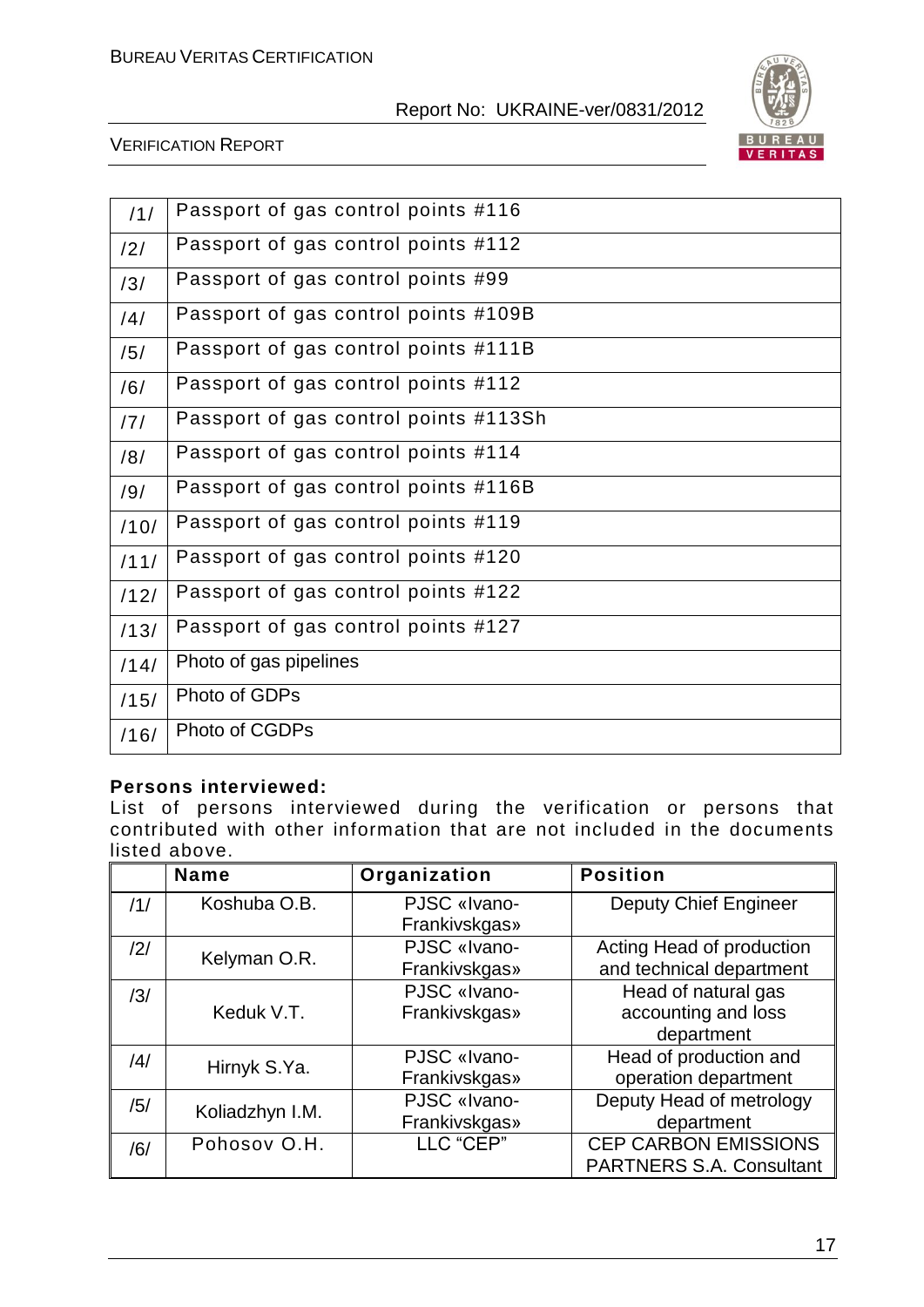

#### VERIFICATION REPORT

## APPENDIX A: PROJECT VERIFICATION PROTOCOL

#### **BUREAU VERITAS CERTIFICATION HOLDING SAS**

#### **VERIFICATION PROTOCOL**

#### **Table 1. Check list for verification, according to the JOINT IMPLEMENTATION DETERMINATION AND VERIFICATION MANUAL (Version 01)**

| <b>DVM</b><br><b>Paragraph</b> | <b>Check Item</b>                                                                                                                                                                                                                                                                    | Initial finding                                                                                                                                                                                                                                                                                                                                                                                                                                                                                                                                                                                     | <b>Draft</b><br><b>Conclusion</b> | <b>Final</b><br><b>Conclusion</b> |
|--------------------------------|--------------------------------------------------------------------------------------------------------------------------------------------------------------------------------------------------------------------------------------------------------------------------------------|-----------------------------------------------------------------------------------------------------------------------------------------------------------------------------------------------------------------------------------------------------------------------------------------------------------------------------------------------------------------------------------------------------------------------------------------------------------------------------------------------------------------------------------------------------------------------------------------------------|-----------------------------------|-----------------------------------|
|                                | <b>Project approvals by Parties involved</b>                                                                                                                                                                                                                                         |                                                                                                                                                                                                                                                                                                                                                                                                                                                                                                                                                                                                     |                                   |                                   |
| 90                             | Has the DFPs of at least one Party<br>involved, other than the host Party,<br>issued a written project approval when<br>submitting the first verification report to<br>secretariat for publication in<br>the<br>accordance with paragraph 38 of the JI<br>guidelines, at the latest? | The project has been approved by both the Host<br>party (Ukraine) and the other Party involved<br>(Switzerland). The Letters of Approval were issued by<br>NFPs of the Parties involved. Two Letters of Approval<br>were available at the beginning of the first verification<br>of the project.<br><b>CAR 01.</b> The date when The Letters of Approval was<br>issued by the Host party (Ukraine) that is stated in<br>Section A.2 is incorrect. Please, make necessary<br>corrections.<br><b>CAR 02.</b> Please, provide information on the number<br>of the Letter of Approval from Switzerland. | <b>CAR 01</b><br><b>CAR 02</b>    | OK.<br>OK                         |
| 91                             | Are all the written project approvals by<br>Parties involved unconditional?                                                                                                                                                                                                          | Yes, all the written project approvals by Parties<br>involved are unconditional.                                                                                                                                                                                                                                                                                                                                                                                                                                                                                                                    | <b>OK</b>                         | OK                                |
| <b>Project implementation</b>  |                                                                                                                                                                                                                                                                                      |                                                                                                                                                                                                                                                                                                                                                                                                                                                                                                                                                                                                     |                                   |                                   |
| 92                             | Has the project been implemented in $\sqrt{e}$ Yes, the                                                                                                                                                                                                                              | project has been<br>implemented<br>$\mathsf{I}$                                                                                                                                                                                                                                                                                                                                                                                                                                                                                                                                                     | <b>CAR 03</b>                     | <b>OK</b>                         |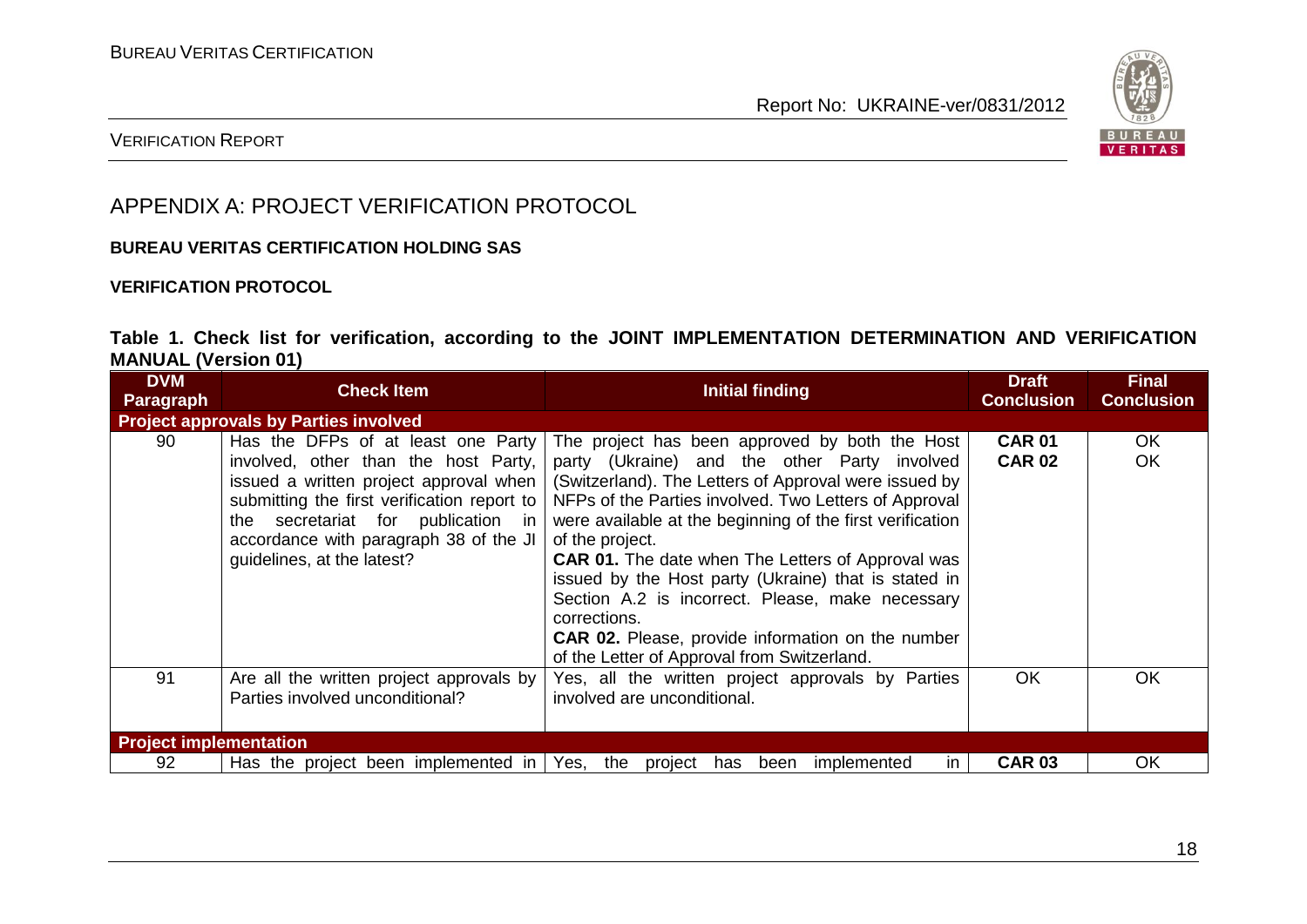

| <b>DVM</b><br><b>Paragraph</b> | <b>Check Item</b>                                                                                                                                                                                  | <b>Initial finding</b>                                                                                                                                                                                                                                                                                                                                                                                                                                                                                                                                                              | <b>Draft</b><br><b>Conclusion</b> | <b>Final</b><br><b>Conclusion</b> |
|--------------------------------|----------------------------------------------------------------------------------------------------------------------------------------------------------------------------------------------------|-------------------------------------------------------------------------------------------------------------------------------------------------------------------------------------------------------------------------------------------------------------------------------------------------------------------------------------------------------------------------------------------------------------------------------------------------------------------------------------------------------------------------------------------------------------------------------------|-----------------------------------|-----------------------------------|
|                                | accordance with the PDD regarding<br>which the determination has been<br>deemed final and is so listed on the<br>UNFCCC JI website?                                                                | accordance with the PDD, which is listed on the<br>UNFCCC JI website.<br><b>CAR 03.</b> The monitoring period is incorrect in Section<br>A.6. of the MR.<br><b>CAR 04.</b> Please, state the sectoral scope in the MR.                                                                                                                                                                                                                                                                                                                                                              | <b>CAR 04</b>                     | <b>OK</b>                         |
| 93                             | What is the status of operation of the<br>project during the monitoring period?                                                                                                                    | Implementation of the project activities started in late<br>2003, as stated in the determined PDD version 02.<br>Thus, 01/01/2004 is the starting date of the crediting<br>period.<br>Project implementation status and project milestones<br>in the reporting period of $01/01/2008 - 31/12/2011$<br>are provided in in Section A.6. of the MR version 02<br>and Annex 2.<br>In 2008-2011 PE-80, PE-100 polyethylene pipes and<br>steel pipes that conform to SSTU 10704-91 with<br>reinforced bituminous mastic sealing under SSTU<br>B.V.2.5.-29:2006 were used in construction. | OK                                | OK                                |
|                                | <b>Compliance with monitoring plan</b>                                                                                                                                                             |                                                                                                                                                                                                                                                                                                                                                                                                                                                                                                                                                                                     |                                   |                                   |
| 94                             | Did the monitoring occur in accordance<br>with the monitoring plan included in the<br>PDD regarding which the determination<br>has been deemed final and is so listed<br>on the UNFCCC JI website? | There aren't any changes in or deviations from the<br>registered PDD.                                                                                                                                                                                                                                                                                                                                                                                                                                                                                                               | <b>OK</b>                         | OK                                |
| 95(a)                          | For calculating the emission reductions<br>or enhancements of net removals, were<br>key factors, e.g. those listed in 23 (b) (i)-<br>(vii) of the DVM, influencing the baseline                    | Yes, all relevant key factors were taken into account,<br>as appropriate.                                                                                                                                                                                                                                                                                                                                                                                                                                                                                                           | <b>OK</b>                         | <b>OK</b>                         |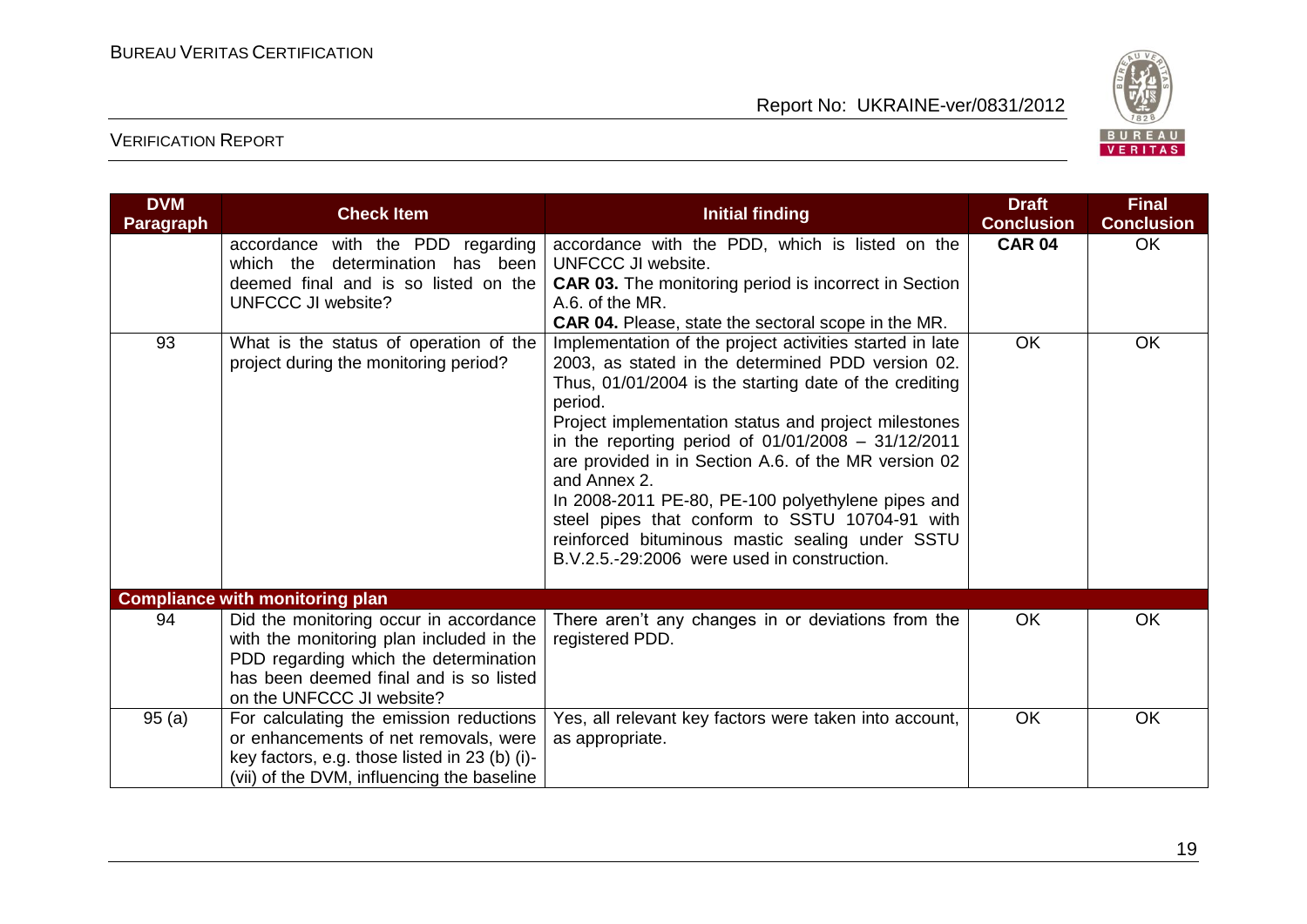

| <b>DVM</b><br><b>Paragraph</b> | <b>Check Item</b>                                                                                                                                                                                                                                                                       | <b>Initial finding</b>                                                                                                                                                                                                                                                                                                                                                                                                                                                                                                                                                                                                                                                              | <b>Draft</b><br><b>Conclusion</b>              | <b>Final</b><br><b>Conclusion</b> |
|--------------------------------|-----------------------------------------------------------------------------------------------------------------------------------------------------------------------------------------------------------------------------------------------------------------------------------------|-------------------------------------------------------------------------------------------------------------------------------------------------------------------------------------------------------------------------------------------------------------------------------------------------------------------------------------------------------------------------------------------------------------------------------------------------------------------------------------------------------------------------------------------------------------------------------------------------------------------------------------------------------------------------------------|------------------------------------------------|-----------------------------------|
|                                | emissions or net removals and the<br>activity level of the project and the<br>emissions or removals as well as risks<br>associated with the project taken into<br>account, as appropriate?                                                                                              |                                                                                                                                                                                                                                                                                                                                                                                                                                                                                                                                                                                                                                                                                     |                                                |                                   |
| 95(b)                          | Are data sources used for calculating<br>emission reductions or enhancements<br>of net removals clearly<br>identified,<br>reliable and transparent?                                                                                                                                     | sources used for<br>calculating<br>emission<br>Data<br>reductions or enhancements of net removals are<br>clearly identified, reliable and transparent.<br><b>CAR</b> 05. The national inventory report of<br>anthropogenic greenhouse gas emissions by sources<br>and removals by sinks in Ukraine for 1990-2009 is<br>stated as the data source for parameters in Tables 4<br>and 5 of the MR. But the Inventory for 1990-2010<br>shall be used.<br><b>CAR 06.</b> An incorrect reference to supporting<br>document is provided after Table 5.<br>CL 01. Please, provide a reference to the Guidance<br>on criteria for baseline setting and monitoring in<br>Section B of the MR. | <b>CAR 05</b><br><b>CAR 06</b><br><b>CL 01</b> | <b>OK</b><br><b>OK</b><br>OK      |
| 95(c)                          | Are emission factors, including default<br>emission factors, if used for calculating<br>the<br>emission<br>reductions<br>or.<br>enhancements<br>of<br>net<br>removals,<br>selected by carefully balancing accuracy<br>and reasonableness, and appropriately<br>justified of the choice? | Carbon dioxide emission factor for natural gas<br>combustion, carbon dioxide emission factor for fossil<br>fuel combustion, default emission factor for methane<br>at technological gas equipment at end consumer's<br>place, default emission factor for methane in the<br>process of natural gas transportation and distribution,<br>reduced GHG emission factor for natural gas<br>transportation to end consumers are selected by<br>carefully balancing accuracy and reasonableness,                                                                                                                                                                                           | <b>OK</b>                                      | <b>OK</b>                         |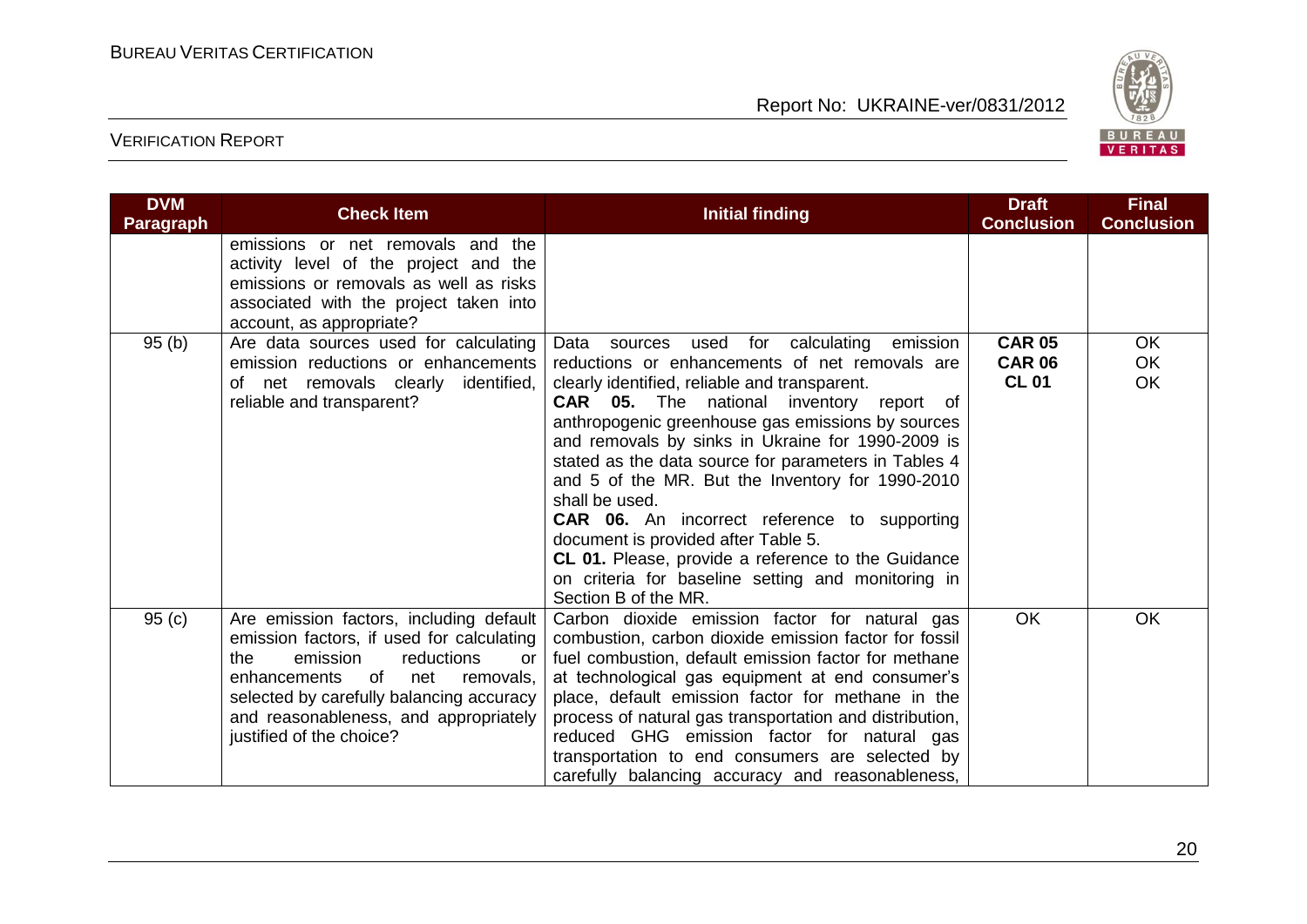

| <b>DVM</b><br>Paragraph | <b>Check Item</b>                                                                                                                                                                                                                                                                                                                         | <b>Initial finding</b>                                                                                                                  | <b>Draft</b><br><b>Conclusion</b> | <b>Final</b><br><b>Conclusion</b> |
|-------------------------|-------------------------------------------------------------------------------------------------------------------------------------------------------------------------------------------------------------------------------------------------------------------------------------------------------------------------------------------|-----------------------------------------------------------------------------------------------------------------------------------------|-----------------------------------|-----------------------------------|
|                         |                                                                                                                                                                                                                                                                                                                                           | and appropriately justified of the choice.                                                                                              |                                   |                                   |
| 95(d)                   | Is the calculation of emission reductions<br>or enhancements of net removals based<br>on conservative assumptions and the<br>plausible<br>scenarios<br>most<br>-in<br><sub>a</sub><br>transparent manner?                                                                                                                                 | Calculation of emission reductions is based on<br>conservative assumptions and the most plausible<br>scenarios in a transparent manner. | <b>OK</b>                         | OK                                |
|                         | Applicable to JI SSC projects only                                                                                                                                                                                                                                                                                                        |                                                                                                                                         |                                   |                                   |
| 96                      | Is the relevant threshold to be classified<br>as JI SSC project not exceeded during<br>the monitoring period on an annual<br>average basis?<br>If the threshold is exceeded, is the<br>maximum<br>emission<br>reduction<br>level<br>estimated in the PDD for the JI SSC<br>project or the bundle for the monitoring<br>period determined? | Not applicable                                                                                                                          | <b>Not</b><br>applicable          | <b>Not</b><br>applicable          |
|                         | Applicable to bundled JI SSC projects only                                                                                                                                                                                                                                                                                                |                                                                                                                                         |                                   |                                   |
| 97(a)                   | Has the composition of the bundle not<br>changed from that is stated in F-JI-<br><b>SSCBUNDLE?</b>                                                                                                                                                                                                                                        | Not applicable                                                                                                                          | <b>Not</b><br>applicable          | <b>Not</b><br>applicable          |
| 97(b)                   | If the determination was conducted on<br>the basis of an overall monitoring plan,<br>have the project participants submitted<br>a common monitoring report?                                                                                                                                                                               | Not applicable                                                                                                                          | <b>Not</b><br>applicable          | <b>Not</b><br>applicable          |
| 98                      | If the monitoring is based on a<br>monitoring<br>plan that provides for                                                                                                                                                                                                                                                                   | Not applicable                                                                                                                          | <b>Not</b><br>applicable          | <b>Not</b><br>applicable          |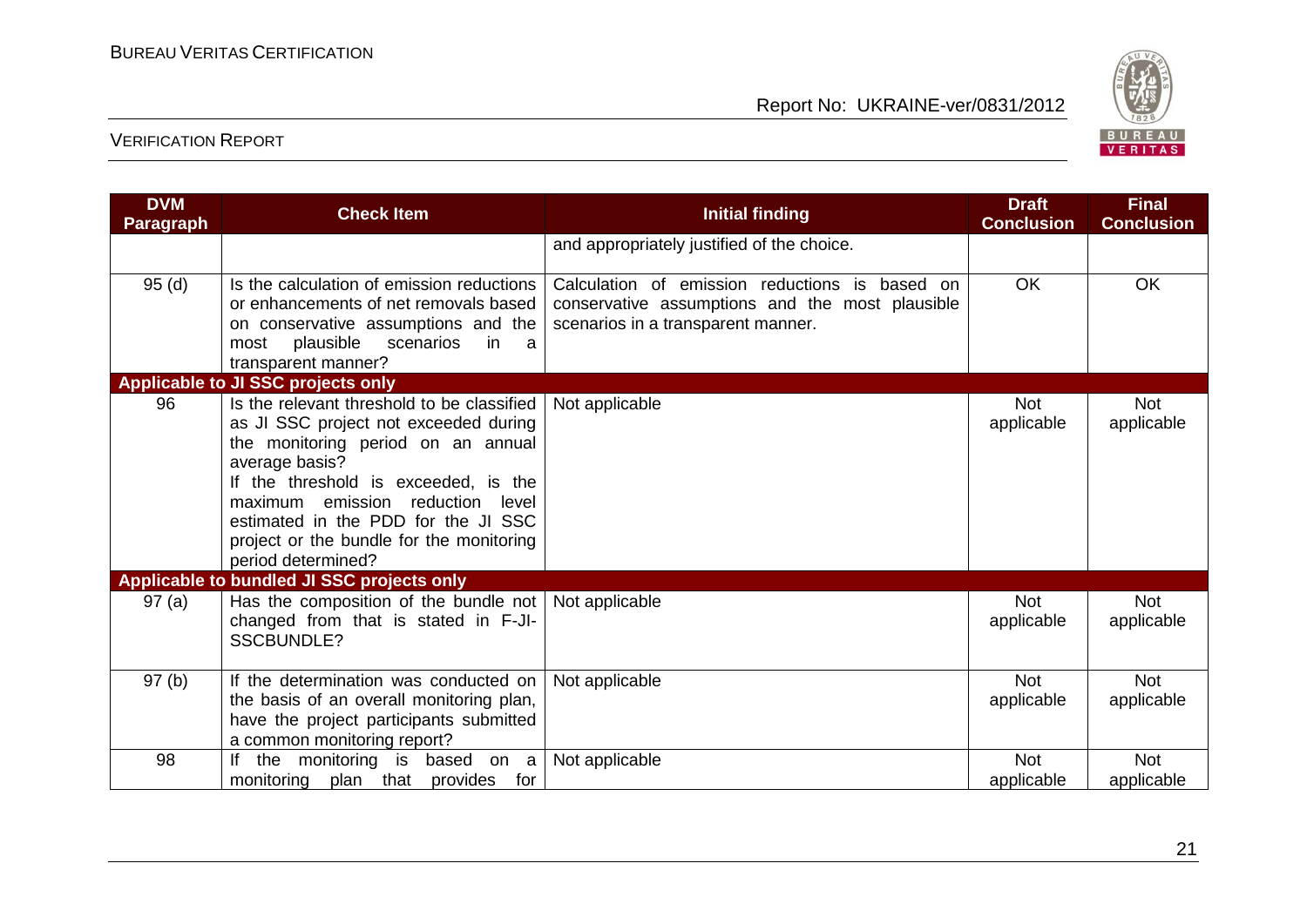

| <b>DVM</b><br><b>Paragraph</b> | <b>Check Item</b>                                                                                                                                                                                                                                                                                     | <b>Initial finding</b>                                                                                                                                                                                                                                                                                                                                    | <b>Draft</b><br><b>Conclusion</b>              | <b>Final</b><br><b>Conclusion</b> |
|--------------------------------|-------------------------------------------------------------------------------------------------------------------------------------------------------------------------------------------------------------------------------------------------------------------------------------------------------|-----------------------------------------------------------------------------------------------------------------------------------------------------------------------------------------------------------------------------------------------------------------------------------------------------------------------------------------------------------|------------------------------------------------|-----------------------------------|
|                                | overlapping monitoring periods, are the<br>monitoring periods per component of<br>the project clearly specified in the<br>monitoring report?<br>Do the monitoring periods not overlap<br>with those for which verifications were                                                                      |                                                                                                                                                                                                                                                                                                                                                           |                                                |                                   |
|                                | already deemed final in the past?<br><b>Revision of monitoring plan</b>                                                                                                                                                                                                                               |                                                                                                                                                                                                                                                                                                                                                           |                                                |                                   |
|                                | Applicable only if monitoring plan is revised by project participant                                                                                                                                                                                                                                  |                                                                                                                                                                                                                                                                                                                                                           |                                                |                                   |
| 99(a)                          | Did the project participants provide an   Not applicable.<br>appropriate justification for the proposed<br>revision?                                                                                                                                                                                  |                                                                                                                                                                                                                                                                                                                                                           | <b>Not</b><br>applicable                       | <b>Not</b><br>applicable          |
| 99(b)                          | Does the proposed revision improve the<br>and/or<br>applicability<br>of<br>accuracy<br>information collected compared to the<br>original<br>monitoring<br>plan<br>without<br>changing conformity with the relevant<br>the<br>rules<br>and<br>regulations<br>for<br>establishment of monitoring plans? | Not applicable                                                                                                                                                                                                                                                                                                                                            | <b>Not</b><br>applicable                       | <b>Not</b><br>applicable          |
| Data management                |                                                                                                                                                                                                                                                                                                       |                                                                                                                                                                                                                                                                                                                                                           |                                                |                                   |
| 101 $(a)$                      | Is the implementation of data collection<br>procedures in accordance with the<br>monitoring plan, including the quality<br>control<br>and<br>quality<br>assurance<br>procedures?                                                                                                                      | The implementation of data collection procedures,<br>including the quality control and quality assurance<br>procedures, is in accordance with the monitoring<br>plan.<br><b>CAR 07.</b> The monitoring period is incorrect in Section<br>B.3.<br><b>CAR 08.</b> The incorrect information about another<br>project is provided in Section C.3. of the MR. | <b>CAR 07</b><br><b>CAR 08</b><br><b>CL 02</b> | OK<br><b>OK</b><br>OK             |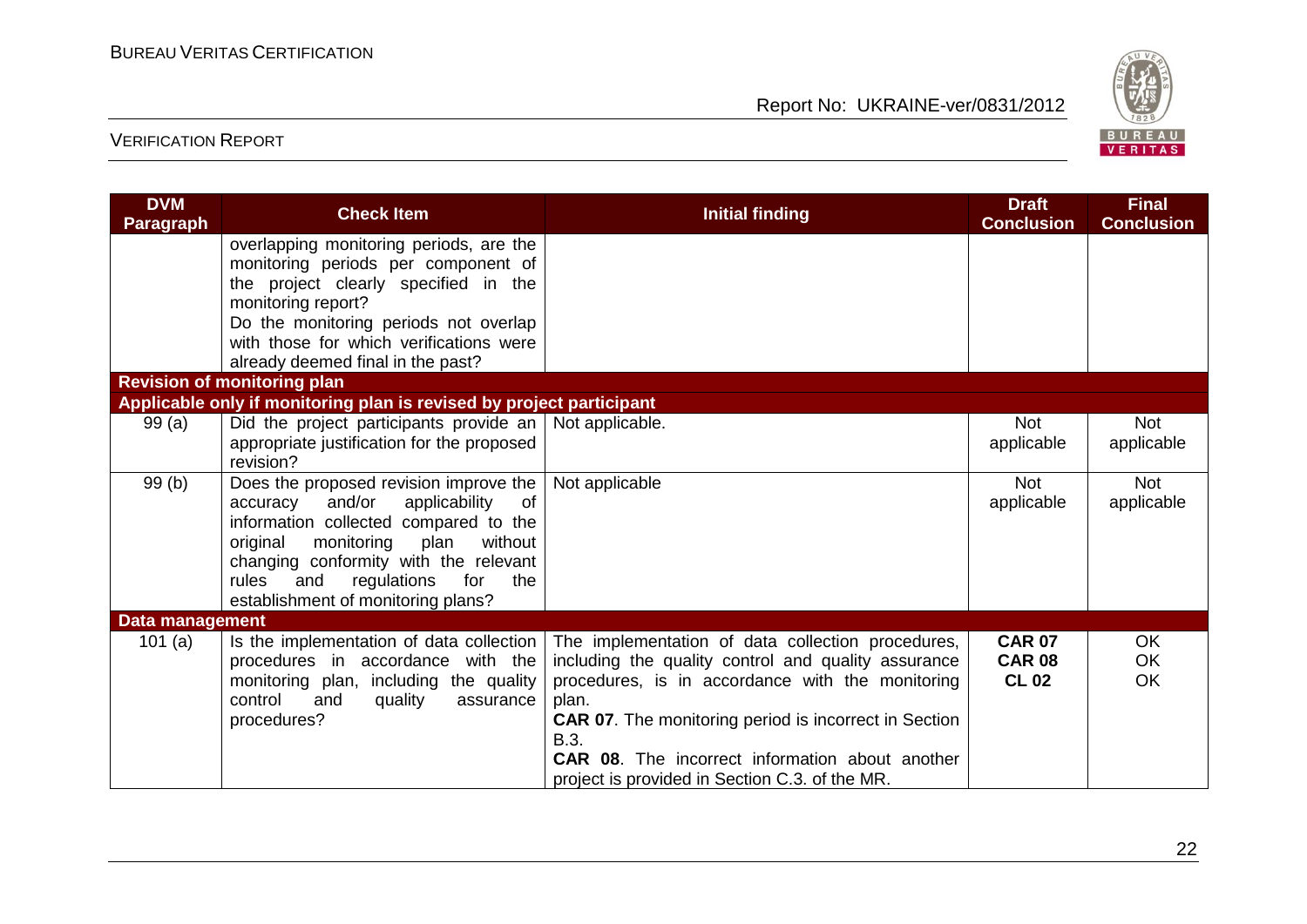

| <b>DVM</b><br><b>Paragraph</b> | <b>Check Item</b>                                                                                                    | <b>Initial finding</b>                                                                                                                                                                                                                                                                                                                                              | <b>Draft</b><br><b>Conclusion</b> | <b>Final</b><br><b>Conclusion</b> |
|--------------------------------|----------------------------------------------------------------------------------------------------------------------|---------------------------------------------------------------------------------------------------------------------------------------------------------------------------------------------------------------------------------------------------------------------------------------------------------------------------------------------------------------------|-----------------------------------|-----------------------------------|
|                                |                                                                                                                      | CL 02. Please, provide a reference to law of Ukraine<br>"On metrology and metrological activity".                                                                                                                                                                                                                                                                   |                                   |                                   |
| 101(b)                         | function of<br>monitoring<br>the<br>the<br>ls.<br>calibration<br>equipment, including<br>its<br>status, is in order? | Routine repair of gas networks is carried out once a<br>year; maintenance - once every six months. Repaired<br>gas equipment is regularly examined to ensure that it<br>works properly and is not a source of gas leaks.<br>Means of metering equipment used for monitoring of<br>the project activity are subject to periodic state<br>verification.               | OK                                | <b>OK</b>                         |
| 101 (c)                        | Are the evidence and records used for<br>the monitoring maintained in a traceable<br>manner?                         | The evidences and records used for the monitoring<br>maintained are in a traceable manner.                                                                                                                                                                                                                                                                          | OK                                | OK                                |
| $101$ (d)                      | Is the data collection and management<br>system for the project in accordance<br>with the monitoring plan?           | The data collection and management system for the<br>project is in accordance with the monitoring plan. The<br>verification team confirms the effectiveness of the<br>existing management and operating systems and<br>considers them suitable for reliable monitoring of the<br>project.<br>CL 03. Please, check the numbering of Tables and<br>Figures in the MR. | <b>CL 03</b>                      | OK                                |
|                                | Verification regarding programs of activities (additional elements for assessment)                                   |                                                                                                                                                                                                                                                                                                                                                                     |                                   |                                   |
| 102                            | Is any JPA that has not been added to                                                                                | Not applicable                                                                                                                                                                                                                                                                                                                                                      | <b>Not</b>                        | Not                               |
|                                | the JI PoA not verified?                                                                                             |                                                                                                                                                                                                                                                                                                                                                                     | applicable                        | applicable                        |
| 103                            | the verification<br>based on the<br>ls.<br>monitoring reports of all JPAs to be<br>verified?                         | Not applicable                                                                                                                                                                                                                                                                                                                                                      | <b>Not</b><br>applicable          | <b>Not</b><br>applicable          |
| 103                            | verification<br>the  <br><b>Does</b><br>the<br>ensure                                                                | Not applicable                                                                                                                                                                                                                                                                                                                                                      | <b>Not</b>                        | <b>Not</b>                        |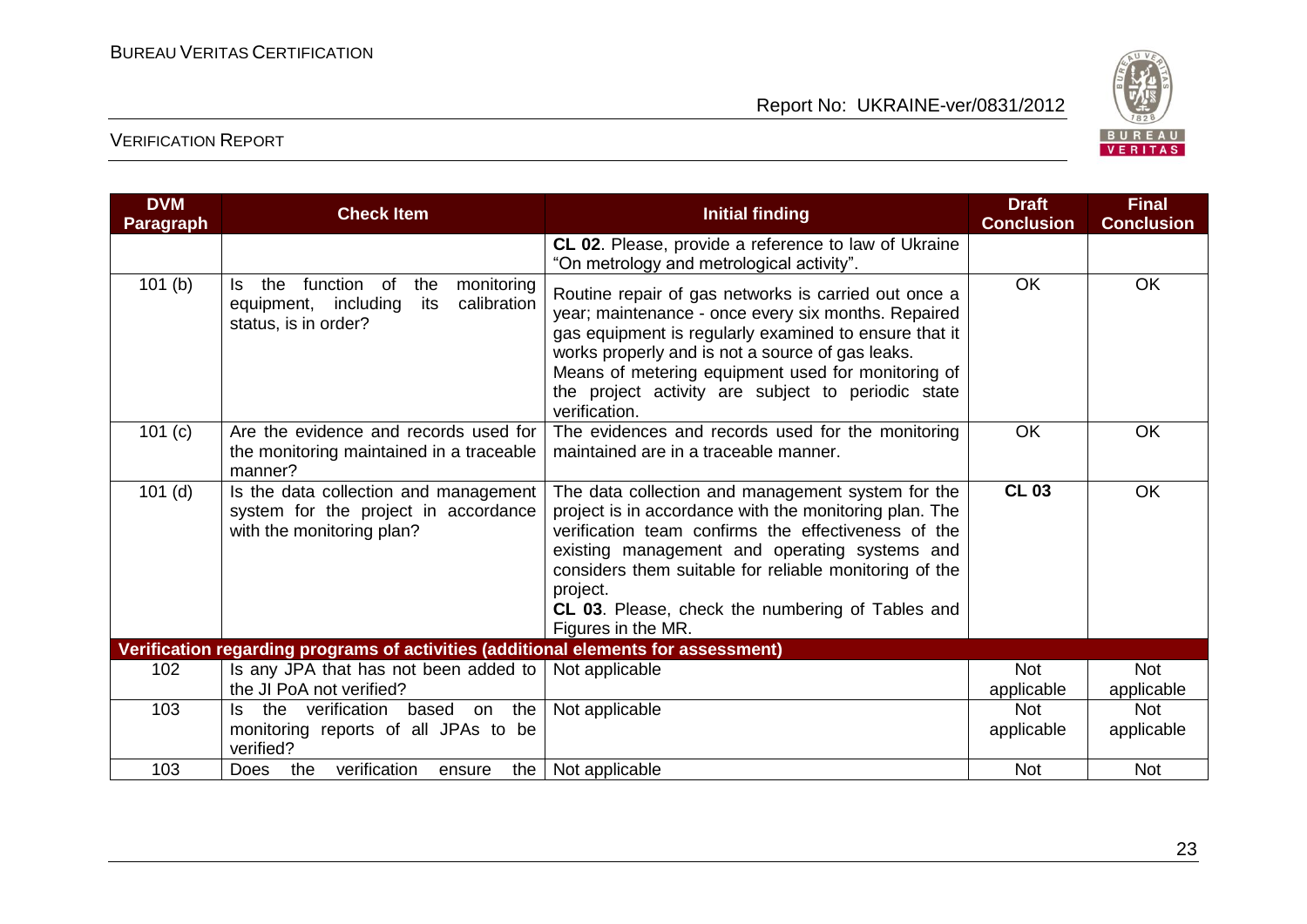

| <b>DVM</b><br><b>Paragraph</b> | <b>Check Item</b>                                                                                                                                                                                                                                                                                                                                                                                                                                                                                                                                                                                                        | <b>Initial finding</b> | <b>Draft</b><br><b>Conclusion</b> | <b>Final</b><br><b>Conclusion</b> |
|--------------------------------|--------------------------------------------------------------------------------------------------------------------------------------------------------------------------------------------------------------------------------------------------------------------------------------------------------------------------------------------------------------------------------------------------------------------------------------------------------------------------------------------------------------------------------------------------------------------------------------------------------------------------|------------------------|-----------------------------------|-----------------------------------|
|                                | accuracy and conservativeness of the<br>emission reductions or enhancements<br>of removals generated by each JPA?                                                                                                                                                                                                                                                                                                                                                                                                                                                                                                        |                        | applicable                        | applicable                        |
| 104                            | Does the monitoring period not overlap<br>with previous monitoring periods?                                                                                                                                                                                                                                                                                                                                                                                                                                                                                                                                              | Not applicable         | <b>Not</b><br>applicable          | <b>Not</b><br>applicable          |
| 105                            | If the AIE learns of an erroneously<br>included JPA, has the AIE informed the<br>JISC of its findings in writing?                                                                                                                                                                                                                                                                                                                                                                                                                                                                                                        | Not applicable         | <b>Not</b><br>applicable          | <b>Not</b><br>applicable          |
|                                | Applicable to sample-based approach only                                                                                                                                                                                                                                                                                                                                                                                                                                                                                                                                                                                 |                        |                                   |                                   |
| 106                            | Does the sampling plan prepared by the<br>$AIE$ :<br>(a) Describe its sample selection, taking<br>into<br>account that:<br>(i) For each verification that uses a<br>sample-based approach, the sample<br>selection<br>shall<br>be<br>sufficiently<br>representative of the JPAs in the JI<br>PoA such extrapolation to all JPAs<br>identified for that verification is<br>reasonable, taking<br>into<br>account<br>differences among the characteristics<br>of JPAs, such as:<br>- The types of JPAs;<br>- The complexity of the applicable<br>technologies and/or measures used;<br>- The geographical location of each | Not applicable         | <b>Not</b><br>applicable          | <b>Not</b><br>applicable          |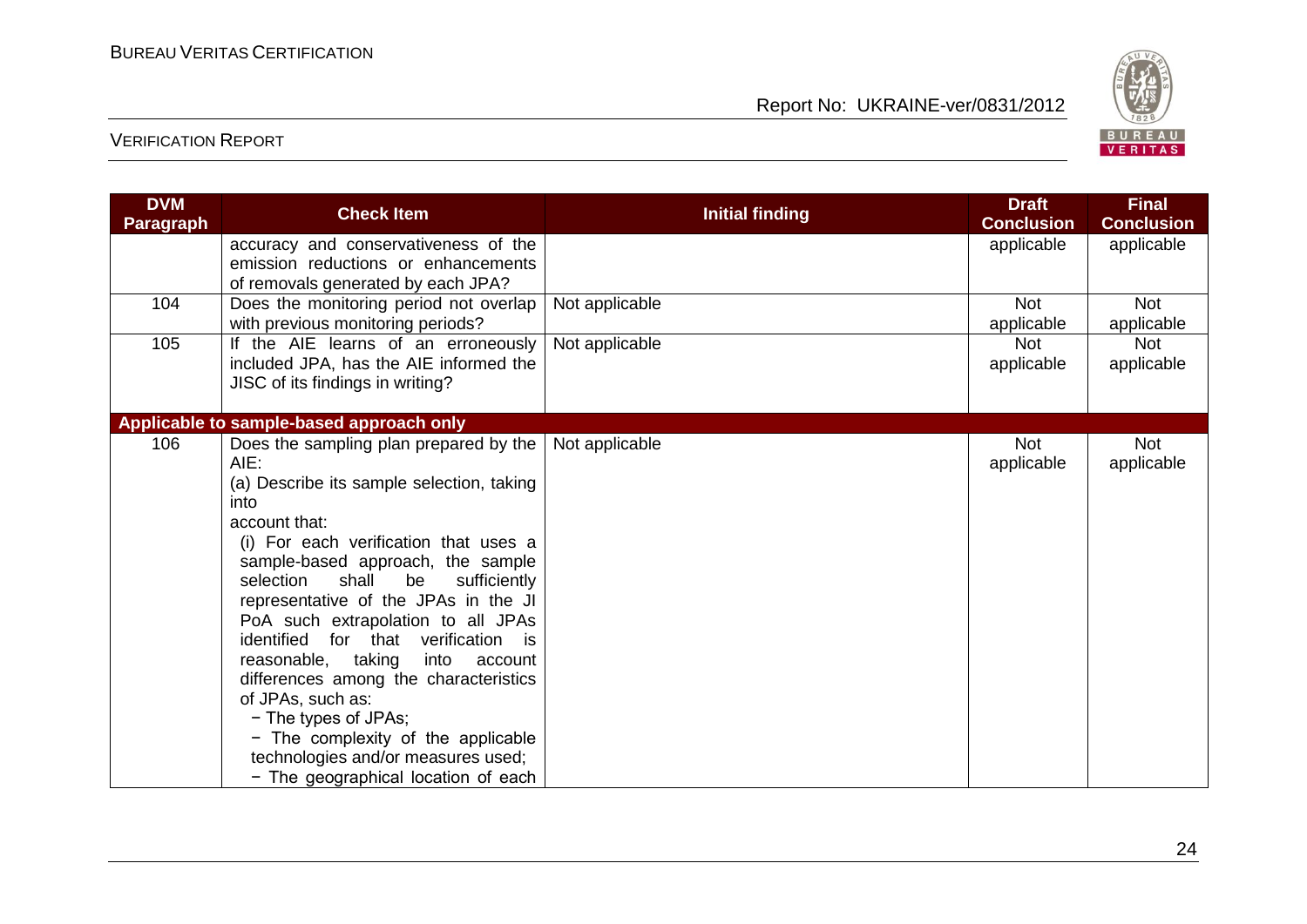

| <b>DVM</b><br><b>Paragraph</b> | <b>Check Item</b>                                                                                                                                                                                                                                                                                                                                                                        | <b>Initial finding</b> | <b>Draft</b><br><b>Conclusion</b> | <b>Final</b><br><b>Conclusion</b> |
|--------------------------------|------------------------------------------------------------------------------------------------------------------------------------------------------------------------------------------------------------------------------------------------------------------------------------------------------------------------------------------------------------------------------------------|------------------------|-----------------------------------|-----------------------------------|
|                                | JPA;<br>- The amounts of expected emission<br>reductions of the JPAs being verified;<br>- The number of JPAs for which<br>reductions<br>being<br>emission<br>are<br>verified:<br>- The length of monitoring periods of<br>the JPAs being verified; and<br>- The samples selected for prior<br>verifications, if any?                                                                     |                        |                                   |                                   |
| 107                            | the sampling plan ready for<br>ls.<br>publication through the secretariat along<br>with the<br>verification<br>report<br>and<br>supporting documentation?                                                                                                                                                                                                                                | Not applicable         | <b>Not</b><br>applicable          | <b>Not</b><br>applicable          |
| 108                            | Has the AIE made site inspections of at<br>least the square root of the number of<br>total JPAs, rounded to the upper whole<br>number? If the AIE makes no site<br>inspections or fewer site inspections<br>than the square root of the number of<br>total JPAs, rounded to the upper whole<br>number, then does the AIE provide a<br>reasonable<br>explanation<br>and<br>justification? | Not applicable         | <b>Not</b><br>applicable          | Not<br>applicable                 |
| 109                            | Is the sampling plan available for<br>submission to the secretariat for the<br>JISC's ex ante assessment? (Optional)                                                                                                                                                                                                                                                                     | Not applicable         | <b>Not</b><br>applicable          | <b>Not</b><br>applicable          |
| 110                            | If the AIE learns of a fraudulently                                                                                                                                                                                                                                                                                                                                                      | Not applicable         | <b>Not</b>                        | <b>Not</b>                        |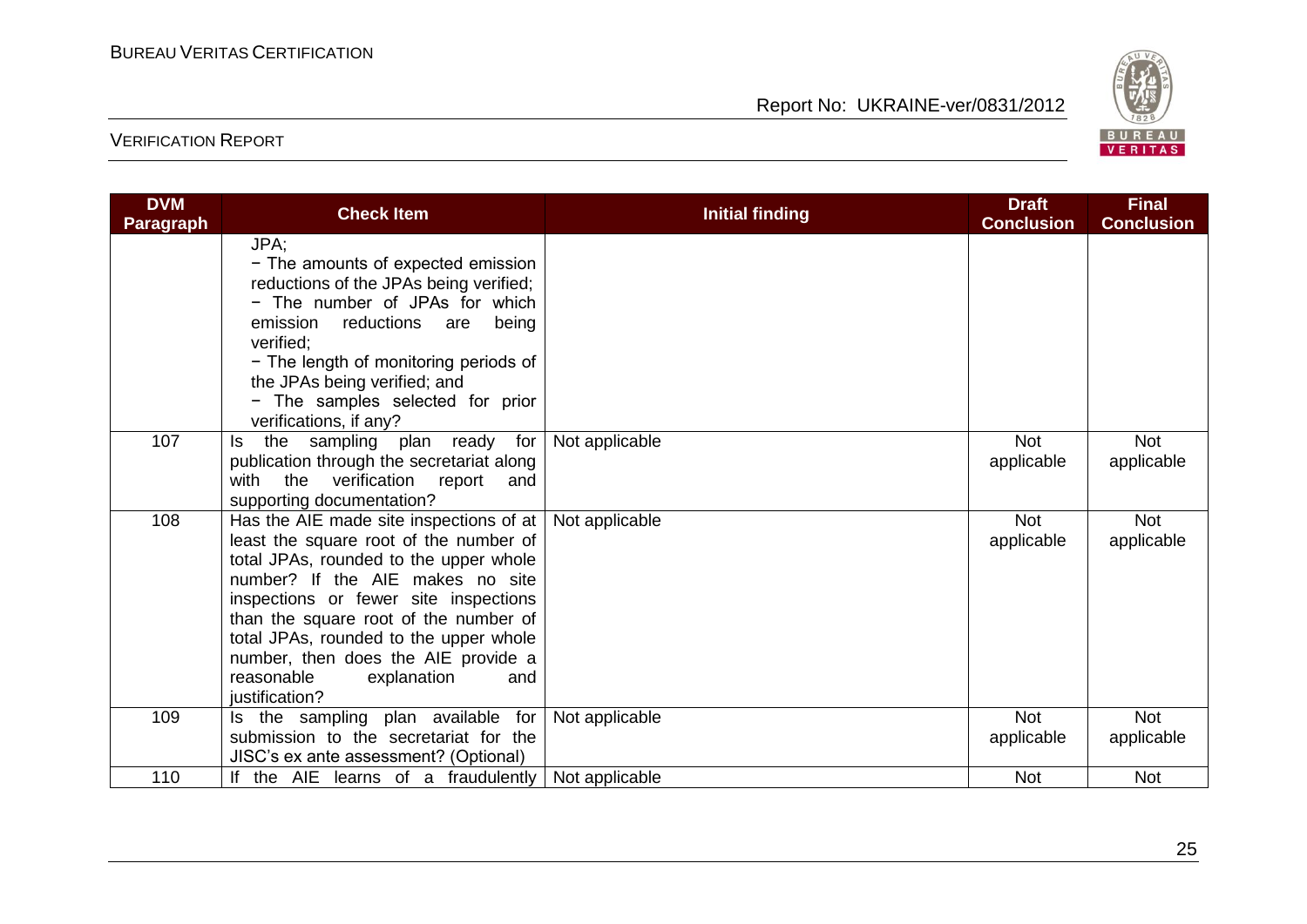

| <b>DVM</b><br>Paragraph | <b>Check Item</b>                                                                                                                                                               | Initial finding | <b>Draft</b><br><b>Conclusion</b> | <b>Final</b><br><b>Conclusion</b> |
|-------------------------|---------------------------------------------------------------------------------------------------------------------------------------------------------------------------------|-----------------|-----------------------------------|-----------------------------------|
|                         | included JPA, a fraudulently monitored<br>JPA or an inflated number of emission<br>reductions claimed in a JI PoA, has the<br>AIE informed the JISC of the fraud in<br>writing? |                 | applicable                        | applicable                        |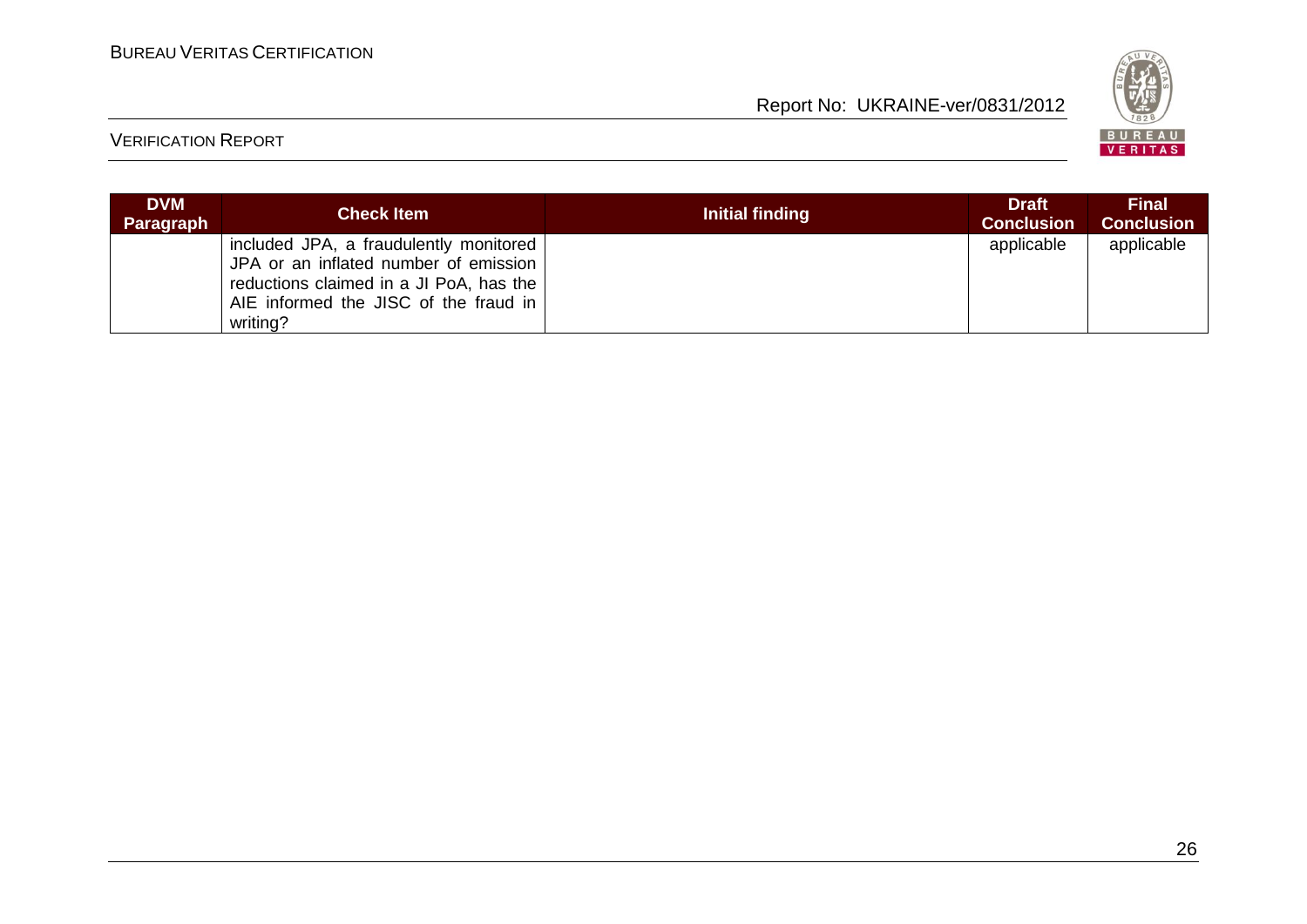

#### VERIFICATION REPORT

## **Table 2. Resolution of Corrective Action and Clarification Requests**

| Draft report clarifications and corrective<br>action requests by verification team                                                                                            | Ref. to<br>checklist<br>question in<br>table 1 | <b>Summary of project participant</b><br>response                                                                                                                                                                                             | <b>Verification team conclusion</b>                                             |
|-------------------------------------------------------------------------------------------------------------------------------------------------------------------------------|------------------------------------------------|-----------------------------------------------------------------------------------------------------------------------------------------------------------------------------------------------------------------------------------------------|---------------------------------------------------------------------------------|
| CAR 01. The date when The Letters of<br>Approval was issued by the Host party<br>(Ukraine) that is stated in Section A.2 is<br>incorrect. Please, make necessary corrections. | 90                                             | The project was approved by the<br>host Party (Ukraine) - the Letter of<br>No.3702/23/7<br>Approval<br>dated<br>03/12/2012 issued<br>State<br>by<br>Environmental Investment Agency<br>of Ukraine.                                            | CAR 01 is closed as necessary<br>corrections were made in the MR<br>version 02. |
| <b>CAR 02.</b> Please, provide information on the<br>number of the Letter of Approval from<br>Switzerland.                                                                    | 90                                             | The project was also approved by<br>the party $-$ buyer of the emission<br>reduction units (Switzerland) -<br>Letter of Approval No.J294-0485<br>dated 24/10/2012 issued by the<br>Federal Office for the Environment<br>FOEN of Switzerland. | CAR 02 is closed as necessary<br>data were provided in the MR<br>version 02     |
| <b>CAR 03.</b> The monitoring period is incorrect in<br>Section A.6. of the MR.                                                                                               | 92                                             | This<br>monitoring<br>provides<br>report<br>information<br>emission<br>reductions<br>on<br>achieved in the monitoring period<br>01/01/2008-31/12/2011                                                                                         | CAR 03 is closed as necessary<br>changes were made.                             |
| <b>CAR 04.</b> Please, state the sectoral scope in<br>the MR.                                                                                                                 | 92                                             | Sectoral scope - 3 "Energy demand"                                                                                                                                                                                                            | CAR 04 is closed as necessary<br>data were provided.                            |
| <b>CAR 05.</b> The national inventory report of<br>anthropogenic greenhouse gas emissions by                                                                                  | 95(b)                                          | <b>The</b><br>national<br>inventory<br>report<br>of<br>anthropogenic greenhouse gas emissions                                                                                                                                                 | CAR 05 is closed as necessary                                                   |